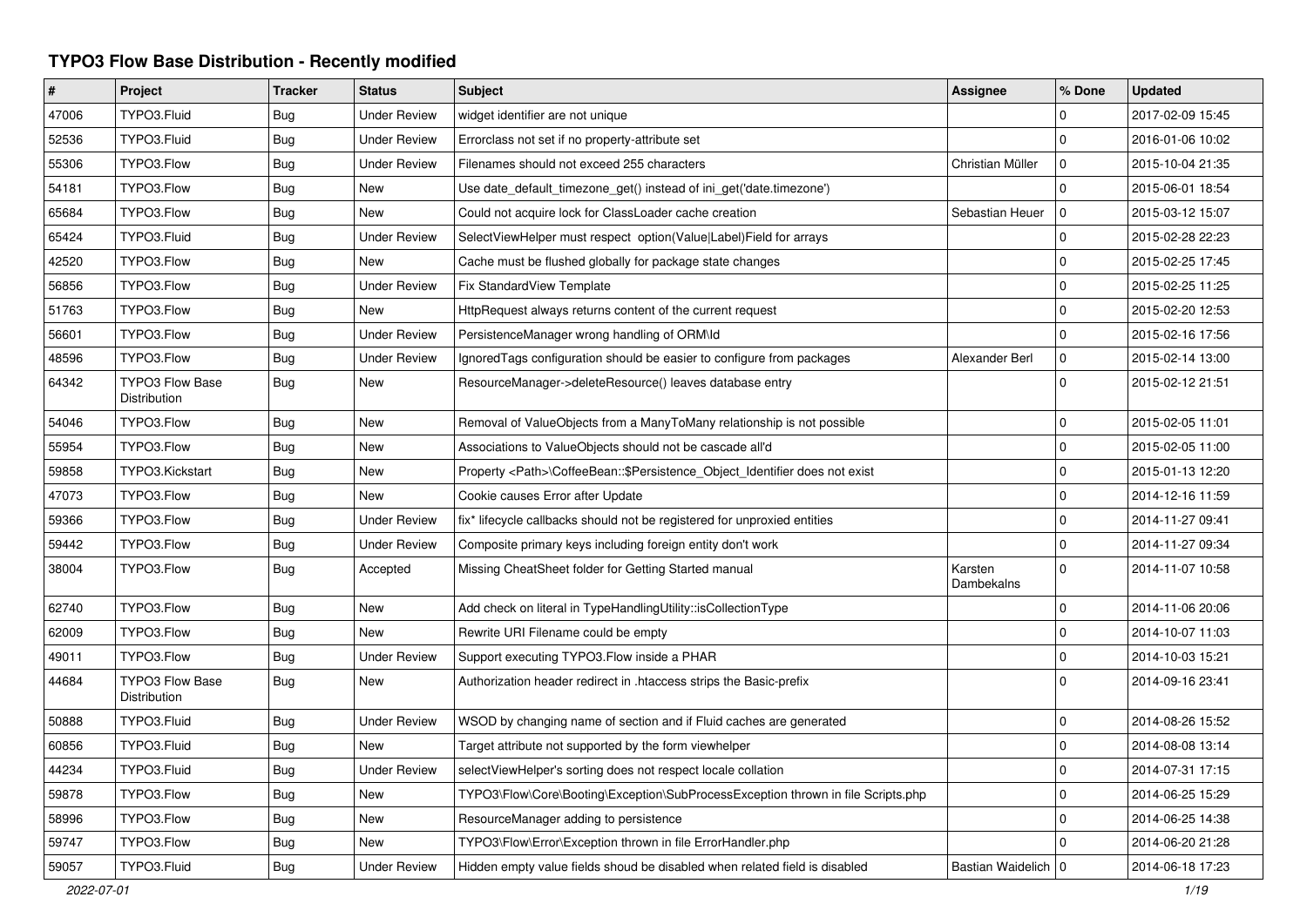| $\vert$ # | Project                         | <b>Tracker</b> | <b>Status</b>       | Subject                                                                                             | <b>Assignee</b>       | % Done      | <b>Updated</b>   |
|-----------|---------------------------------|----------------|---------------------|-----------------------------------------------------------------------------------------------------|-----------------------|-------------|------------------|
| 53806     | TYPO3.Fluid                     | <b>Bug</b>     | <b>Under Review</b> | Paginate widget maximumNumberOfLinks rendering wrong number of links                                | Bastian Waidelich   0 |             | 2014-06-18 12:13 |
| 48532     | TYPO3.Flow                      | Bug            | <b>Under Review</b> | JsonView Configuration behaves differently for arrays and objects                                   | Alexander Berl        | 0           | 2014-06-11 15:53 |
| 59023     | TYPO3.Flow                      | Bug            | New                 | BooleanConverter should not convert empty values to boolean                                         |                       | $\mathbf 0$ | 2014-06-10 14:04 |
| 59357     | TYPO3.Flow                      | Bug            | New                 | Using the PackageManager directly instead of the Interface results in unexpected<br>behavior        |                       | $\mathbf 0$ | 2014-06-05 14:34 |
| 58862     | TYPO3.Fluid                     | Bug            | Needs<br>Feedback   | FormViewHelper doesn't accept NULL as value for \$arguments                                         | Bastian Waidelich   0 |             | 2014-06-04 12:49 |
| 59322     | TYPO3.Flow                      | Bug            | New                 | Mssing field exception should show missing migrations as well                                       |                       | 0           | 2014-06-04 06:47 |
| 59140     | TYPO3.Flow                      | <b>Bug</b>     | New                 | TYPO3\Flow\Error\Exception thrown in file ErrorHandler.php                                          |                       | $\mathbf 0$ | 2014-05-27 15:51 |
| 38980     | TYPO3.Flow                      | <b>Bug</b>     | <b>New</b>          | ActionController: behavior of required arguments is not consistent                                  |                       | 0           | 2014-05-27 14:14 |
| 58494     | TYPO3.Flow                      | Bug            | Needs<br>Feedback   | Inifinite redirects if index.php presents in URI                                                    | Bastian Waidelich   0 |             | 2014-05-25 11:29 |
| 59084     | TYPO3.Flow                      | Bug            | <b>New</b>          | if 403 Exception show reason                                                                        |                       | 0           | 2014-05-24 18:20 |
| 58193     | TYPO3.Flow                      | Bug            | <b>Under Review</b> | Forward-port changelogs to master branch                                                            | Karsten<br>Dambekalns | $\mathbf 0$ | 2014-05-23 18:11 |
| 59049     | TYPO3.Flow                      | Bug            | New                 | TYPO3\Flow\Error\Exception thrown in file ErrorHandler.php                                          |                       | $\mathbf 0$ | 2014-05-22 23:34 |
| 58983     | TYPO3.Fluid                     | Bug            | New                 | format.date does not respect linebreaks and throws exception                                        |                       | $\mathbf 0$ | 2014-05-21 10:00 |
| 58976     | TYPO3 Flow Base<br>Distribution | <b>Bug</b>     | New                 | debug_backtrace                                                                                     |                       | $\mathbf 0$ | 2014-05-21 01:07 |
| 58921     | TYPO3.Fluid                     | <b>Bug</b>     | New                 | f:form.* VHs crash if NOT inside f:form but followed by f:form                                      |                       | $\mathbf 0$ | 2014-05-19 15:29 |
| 58927     | TYPO3.Flow                      | Bug            | <b>New</b>          | Overlapping ressouce definitions in Policy.yaml resolved incorrectly                                |                       | 0           | 2014-05-19 15:19 |
| 58894     | TYPO3.Flow                      | Bug            | New                 | MySQL max key length exceeded during Neos setup                                                     |                       | $\mathbf 0$ | 2014-05-17 22:37 |
| 58852     | TYPO3.Flow                      | Bug            | New                 | TYPO3\Flow\Security\Exception\AccessDeniedException should clarify which action<br>fails to execute |                       | $\Omega$    | 2014-05-16 09:36 |
| 58744     | TYPO3.Flow                      | <b>Bug</b>     | New                 | Can not split configuration in settings.yaml                                                        |                       | $\Omega$    | 2014-05-14 12:06 |
| 58773     | TYPO3.Flow                      | Bug            | Accepted            | Improve NoMatchingRouteException                                                                    | Bastian Waidelich   0 |             | 2014-05-13 15:59 |
| 57450     | TYPO3.Flow                      | Bug            | New                 | International E-Mail addresses (umlauts, etc.) are not validated correctly                          |                       | $\mathbf 0$ | 2014-04-30 14:58 |
| 58153     | TYPO3.Flow                      | Bug            | New                 | Session - Scope, Property with interface annotation fails at wakeup                                 |                       | 0           | 2014-04-24 12:46 |
| 33055     | TYPO3.Flow                      | Bug            | <b>New</b>          | AccessDeniedException instead of WebRedirect                                                        |                       | 0           | 2014-04-17 15:54 |
| 57972     | TYPO3.Flow                      | Bug            | New                 | Missing @ManyToOne in example for resource                                                          |                       | $\Omega$    | 2014-04-16 06:32 |
| 57885     | TYPO3.Fluid                     | Bug            | New                 | Inputs are cleared from a second form if the first form produced a vallidation error                |                       | 0           | 2014-04-14 00:00 |
| 51239     | TYPO3.Fluid                     | Bug            | <b>Under Review</b> | AbstractViewHelper use incorrect method signature for "\$this->systemLogger->log()"                 | Adrian Föder          | 0           | 2014-04-11 11:17 |
| 57815     | TYPO3.Flow                      | <b>Bug</b>     | New                 | Invalid resources are saved in the persistent resources folder                                      |                       | $\pmb{0}$   | 2014-04-10 22:02 |
| 57796     | TYPO3.Flow                      | Bug            | New                 | XLIFF Fails if id === nodedata                                                                      |                       | 0           | 2014-04-09 21:43 |
| 56573     | TYPO3.Flow                      | Bug            | New                 | Converting by Flow\Identity                                                                         |                       | $\mathbf 0$ | 2014-04-09 13:10 |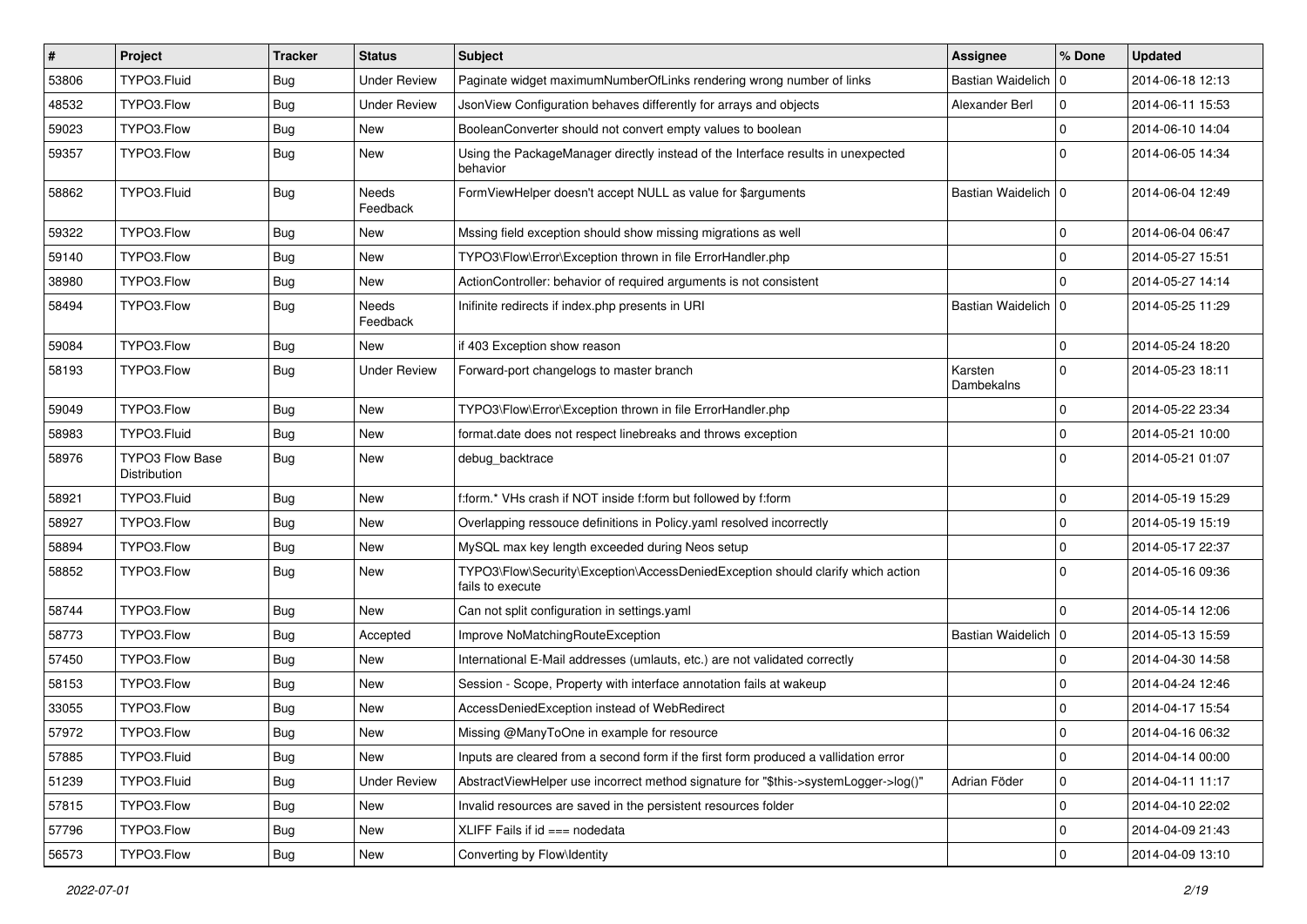| #     | Project                                | <b>Tracker</b> | <b>Status</b>            | <b>Subject</b>                                                                                                       | <b>Assignee</b>       | % Done      | <b>Updated</b>   |
|-------|----------------------------------------|----------------|--------------------------|----------------------------------------------------------------------------------------------------------------------|-----------------------|-------------|------------------|
| 57374 | TYPO3.Flow                             | <b>Bug</b>     | New                      | Persisted entities saved in session are not resolved                                                                 |                       | $\Omega$    | 2014-04-03 09:43 |
| 57541 | TYPO3.Flow                             | <b>Bug</b>     | <b>Under Review</b>      | Content Security: operands work intrinsically differently in Rewrite and Manual check                                |                       | $\Omega$    | 2014-04-03 09:06 |
| 57437 | TYPO3.Flow                             | Bug            | New                      | Composer package replacement is not supported                                                                        |                       | $\Omega$    | 2014-03-30 23:12 |
| 40064 | TYPO3.Fluid                            | Bug            | New                      | Multiselect is not getting persisted                                                                                 |                       | $\Omega$    | 2014-03-27 22:12 |
| 51811 | TYPO3.Flow                             | <b>Bug</b>     | New                      | Improve session handle when the authenticated account is removed from persitance                                     | Dominique Feyer       | l 0         | 2014-03-27 12:21 |
| 56544 | TYPO3.Flow                             | <b>Bug</b>     | New                      | FLOW Exception on tar package inclusion via composer                                                                 |                       | $\mathbf 0$ | 2014-03-20 14:38 |
| 40802 | TYPO3.Flow                             | Bug            | Accepted                 | Documentation mistake (authentication)                                                                               | Karsten<br>Dambekalns | $\Omega$    | 2014-03-20 14:13 |
| 56859 | <b>TYPO3 Flow Base</b><br>Distribution | <b>Bug</b>     | New                      | PHP Warning: TYPO3_Flow_Error_Exception.php not present in Data/Temporary                                            |                       | $\Omega$    | 2014-03-13 10:30 |
| 45405 | TYPO3.Flow                             | Bug            | Accepted                 | Uncaught Exception in DynamicRoutePart                                                                               | Bastian Waidelich   0 |             | 2014-03-05 11:19 |
| 56555 | TYPO3.Kickstart                        | <b>Bug</b>     | New                      | Kickstart creates wrong labels in New.html                                                                           |                       | $\Omega$    | 2014-03-04 21:33 |
| 31500 | TYPO3.Flow                             | Bug            | <b>Under Review</b>      | Argument validation for CLI requests is not done                                                                     | Karsten<br>Dambekalns | $\Omega$    | 2014-02-24 14:00 |
| 56107 | TYPO3.Flow                             | Bug            | New                      | Property mapping configuration only supports one wildcard at a time                                                  |                       | $\Omega$    | 2014-02-19 10:33 |
| 34134 | TYPO3.Flow                             | Bug            | Needs<br>Feedback        | PropertyMapper throws unnecessary exception                                                                          | Christian Müller      | $\mathbf 0$ | 2014-02-19 10:14 |
| 56074 | TYPO3 Flow Base<br>Distribution        | Bug            | New                      | Parse errors cause meaningless Flow exception messages.                                                              | Adrian Föder          | $\mathbf 0$ | 2014-02-18 14:14 |
| 45917 | TYPO3.Flow                             | <b>Bug</b>     | <b>New</b>               | RoutePartHandler transliteration must be improved                                                                    |                       | $\mathbf 0$ | 2014-02-17 09:13 |
| 47236 | TYPO3.Flow                             | Bug            | <b>Needs</b><br>Feedback | Error at offset 6279 of 6338                                                                                         |                       | $\Omega$    | 2014-02-14 09:35 |
| 55937 | TYPO3.Flow                             | Bug            | New                      | FlashMessage queue is lost                                                                                           |                       | $\mathbf 0$ | 2014-02-12 17:03 |
| 54744 | TYPO3.Flow                             | Bug            | New                      | System.log contains many NOTICE Flow The argument "workspace" declared in<br>pointcut does not exist in method TYPO3 |                       | $\Omega$    | 2014-02-12 09:07 |
| 54381 | TYPO3.Flow                             | Bug            | <b>New</b>               | TYPO3\Flow\Core\Booting\Exception\SubProcessException thrown in file Scripts.php                                     |                       | $\Omega$    | 2014-02-06 11:14 |
| 51489 | TYPO3.Flow                             | Bug            | New                      | Doctrine\Common\Annotations\AnnotationException thrown in file<br>AnnotationException.php                            |                       | $\Omega$    | 2014-02-06 10:20 |
| 54446 | TYPO3.Flow                             | <b>Bug</b>     | New                      | Cache filebackend 'include_once'                                                                                     |                       | $\Omega$    | 2014-01-29 15:22 |
| 55008 | TYPO3.Fluid                            | <b>Bug</b>     | <b>Under Review</b>      | Interceptors should be used in Partials                                                                              | Christian Müller      | $\mathbf 0$ | 2014-01-15 08:44 |
| 54451 | TYPO3.Flow                             | Bug            | New                      | No functionality at Apache environments with suexec                                                                  |                       | 0           | 2014-01-01 18:22 |
| 53620 | TYPO3.Flow                             | Bug            | New                      | Move Classes/TYPO3/Flow/Composer to own Package                                                                      |                       | $\mathbf 0$ | 2014-01-01 16:02 |
| 53851 | TYPO3.Flow                             | <b>Bug</b>     | New                      | TYPO3\Flow\Core\Booting\Exception\SubProcessException thrown in file Scripts.php                                     |                       | $\mathbf 0$ | 2014-01-01 00:00 |
| 54458 | TYPO3.Flow                             | <b>Bug</b>     | New                      | Missing Version Number in packages                                                                                   |                       | $\mathbf 0$ | 2013-12-28 18:13 |
| 54593 | TYPO3 Flow Base<br>Distribution        | Bug            | New                      | ini_get return value has changed for PHP >=5.3.0 -> changed check-implementation<br>needed!                          |                       | $\mathbf 0$ | 2013-12-25 02:48 |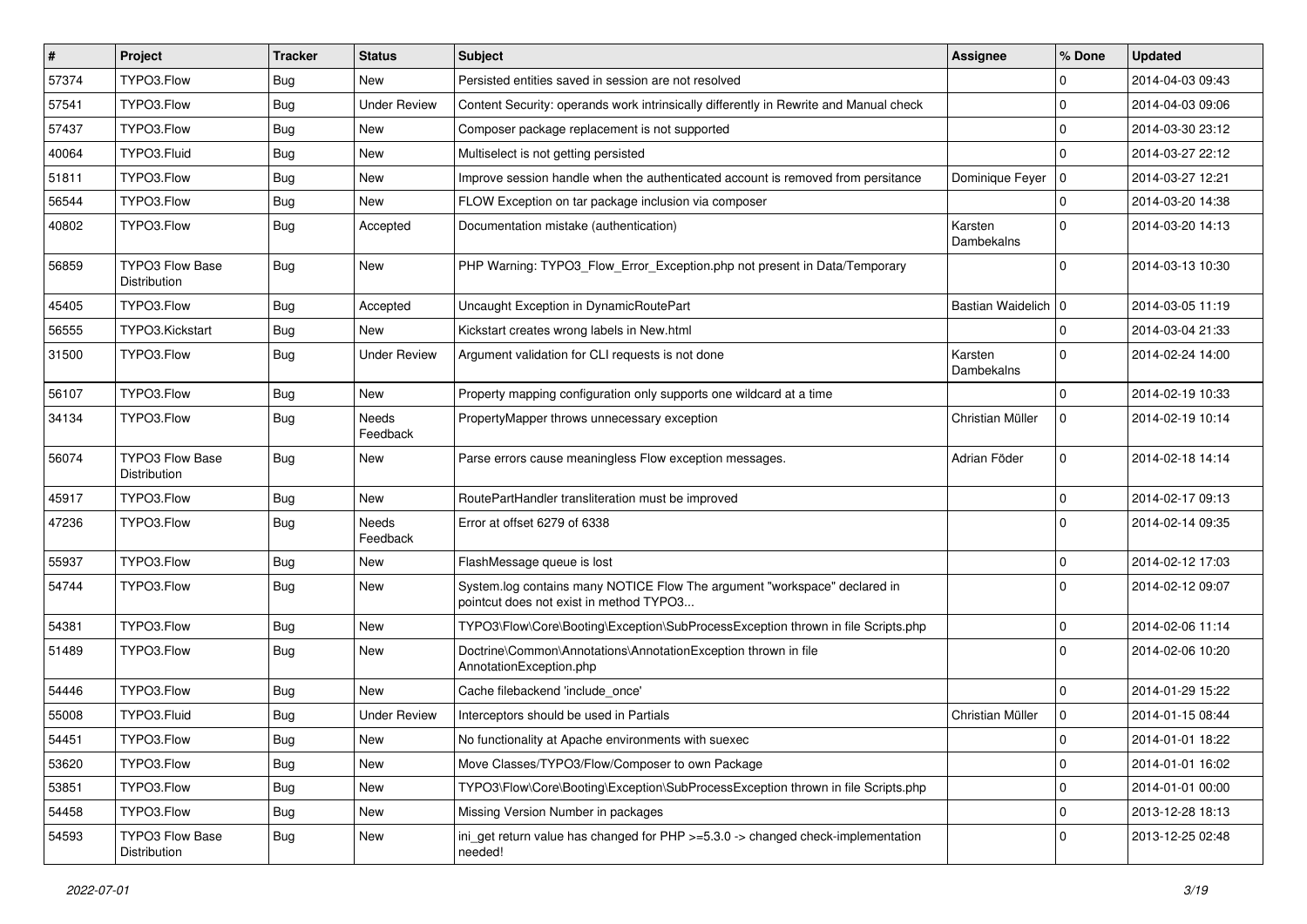| #     | Project                                | <b>Tracker</b> | <b>Status</b>       | Subject                                                                                                | Assignee               | % Done       | <b>Updated</b>   |
|-------|----------------------------------------|----------------|---------------------|--------------------------------------------------------------------------------------------------------|------------------------|--------------|------------------|
| 54589 | TYPO3.Flow                             | <b>Bug</b>     | New                 | Role parent is not removed from roles MM table                                                         |                        | 0            | 2013-12-24 15:32 |
| 54549 | TYPO3.Flow                             | Bug            | <b>New</b>          | PackageManager::createPackage is incompatible to PackageManagerInterface                               |                        | $\mathbf 0$  | 2013-12-21 14:42 |
| 54403 | <b>TYPO3 Flow Base</b><br>Distribution | <b>Bug</b>     | New                 | Resources remade when parent record updated                                                            |                        | $\Omega$     | 2013-12-13 22:39 |
| 51120 | TYPO3.Flow                             | <b>Bug</b>     | New                 | \TYPO3\Flow\Core\Booting::buildSubprocessCommand - wrong command if passed<br>more than one parameters |                        | $\Omega$     | 2013-12-11 16:33 |
| 54284 | TYPO3.Fluid                            | <b>Bug</b>     | New                 | Default Option for Switch/Case VH                                                                      |                        | $\mathbf 0$  | 2013-12-08 14:28 |
| 27045 | TYPO3.Flow                             | <b>Bug</b>     | New                 | Introduced properties are not available in the reflection service during a compile run                 |                        | $\mathbf 0$  | 2013-12-07 11:14 |
| 51188 | TYPO3.Flow                             | <b>Bug</b>     | New                 | Doctrine does not respect AOP-injected properties                                                      |                        | $\mathbf 0$  | 2013-12-07 11:13 |
| 49600 | TYPO3.Fluid                            | Bug            | <b>New</b>          | f:form tag shown as a HTML on frontend                                                                 |                        | $\mathbf 0$  | 2013-12-04 13:04 |
| 54146 | TYPO3.Flow                             | <b>Bug</b>     | New                 | Different sorting of arguments in ACL Patterns doesnt work                                             | Christian Müller       | $\mathbf 0$  | 2013-12-02 19:23 |
| 53961 | <b>TYPO3 Flow Base</b><br>Distribution | Bug            | <b>New</b>          | Composer installer scripts create a .Packages folder                                                   |                        | $\Omega$     | 2013-11-28 13:06 |
| 53180 | <b>TYPO3 Flow Base</b><br>Distribution | <b>Bug</b>     | <b>New</b>          | InjectSettings doesnt work on inheritance (Level 2)                                                    |                        | $\Omega$     | 2013-11-26 21:46 |
| 37292 | TYPO3.Flow                             | <b>Bug</b>     | <b>Under Review</b> | PropertyMappingConfiguration::mapUnknownProperties is not passed down to<br>Subconfiguration           | Sebastian<br>Kurfuerst | $\Omega$     | 2013-11-26 20:21 |
| 43621 | TYPO3.Flow                             | <b>Bug</b>     | <b>Under Review</b> | Composer installer overwrites Settings.yaml.example                                                    | Karsten<br>Dambekalns  | $\mathbf 0$  | 2013-11-26 19:12 |
| 34682 | TYPO3.Fluid                            | Bug            | <b>Under Review</b> | Radio Button missing checked on validation error                                                       |                        | $\mathbf 0$  | 2013-11-20 20:58 |
| 53790 | <b>TYPO3 Flow Base</b><br>Distribution | <b>Bug</b>     | <b>New</b>          | Translation handling in Flashmessages is inconsistent to Validation errors                             |                        | $\Omega$     | 2013-11-20 10:46 |
| 50255 | <b>TYPO3 Flow Base</b><br>Distribution | Bug            | <b>New</b>          | Different collations runnig migrate/update                                                             |                        | $\Omega$     | 2013-11-16 23:05 |
| 53533 | TYPO3.Flow                             | <b>Bug</b>     | New                 | Class reflection assumes reverse PSR-0, can lead to fail in autoloader                                 |                        | $\Omega$     | 2013-11-11 21:05 |
| 53350 | TYPO3.Flow                             | <b>Bug</b>     | Accepted            | Trying to create a Link in an Template in CLI Context should provide a helpful exception               | Bastian Waidelich   0  |              | 2013-11-05 15:00 |
| 53262 | TYPO3.Flow                             | Bug            | New                 | FileBakend have some race condition                                                                    | Dominique Feyer   0    |              | 2013-11-01 10:48 |
| 53224 | TYPO3.Flow                             | <b>Bug</b>     | New                 | Constructor in subclass breaks call chain leading to missing identifier / uuid                         |                        | $\mathbf 0$  | 2013-10-30 12:06 |
| 53189 | TYPO3.Flow                             | <b>Bug</b>     | <b>New</b>          | Blog tutorial no longer works                                                                          | <b>Philipp Maier</b>   | 0            | 2013-10-29 09:50 |
| 52945 | TYPO3.Flow                             | Bug            | New                 | Excluded classes should only be excluded from reflection but still autoloaded                          |                        | $\mathbf 0$  | 2013-10-19 12:52 |
| 52938 | TYPO3 Flow Base<br>Distribution        | <b>Bug</b>     | New                 | Resource stream wrapper doesn't work with foreign package                                              |                        |              | 2013-10-18 10:31 |
| 52909 | TYPO3.Flow                             | <b>Bug</b>     | New                 | Class Loader fallback to non-proxy hides fatal errors                                                  |                        | $\mathsf{O}$ | 2013-10-17 11:24 |
| 52014 | TYPO3.Flow                             | <b>Bug</b>     | New                 | Migration makes fields NOT NULL even though not true                                                   |                        | $\mathbf 0$  | 2013-10-15 18:27 |
| 50395 | TYPO3.Flow                             | <b>Bug</b>     | Accepted            | Route cache caches routes for non dispatchable requests                                                | Bastian Waidelich   0  |              | 2013-10-14 12:00 |
| 52591 | TYPO3.Fluid                            | Bug            | New                 | The Pagination Widget broken for joined objects                                                        |                        | $\mathbf 0$  | 2013-10-07 21:59 |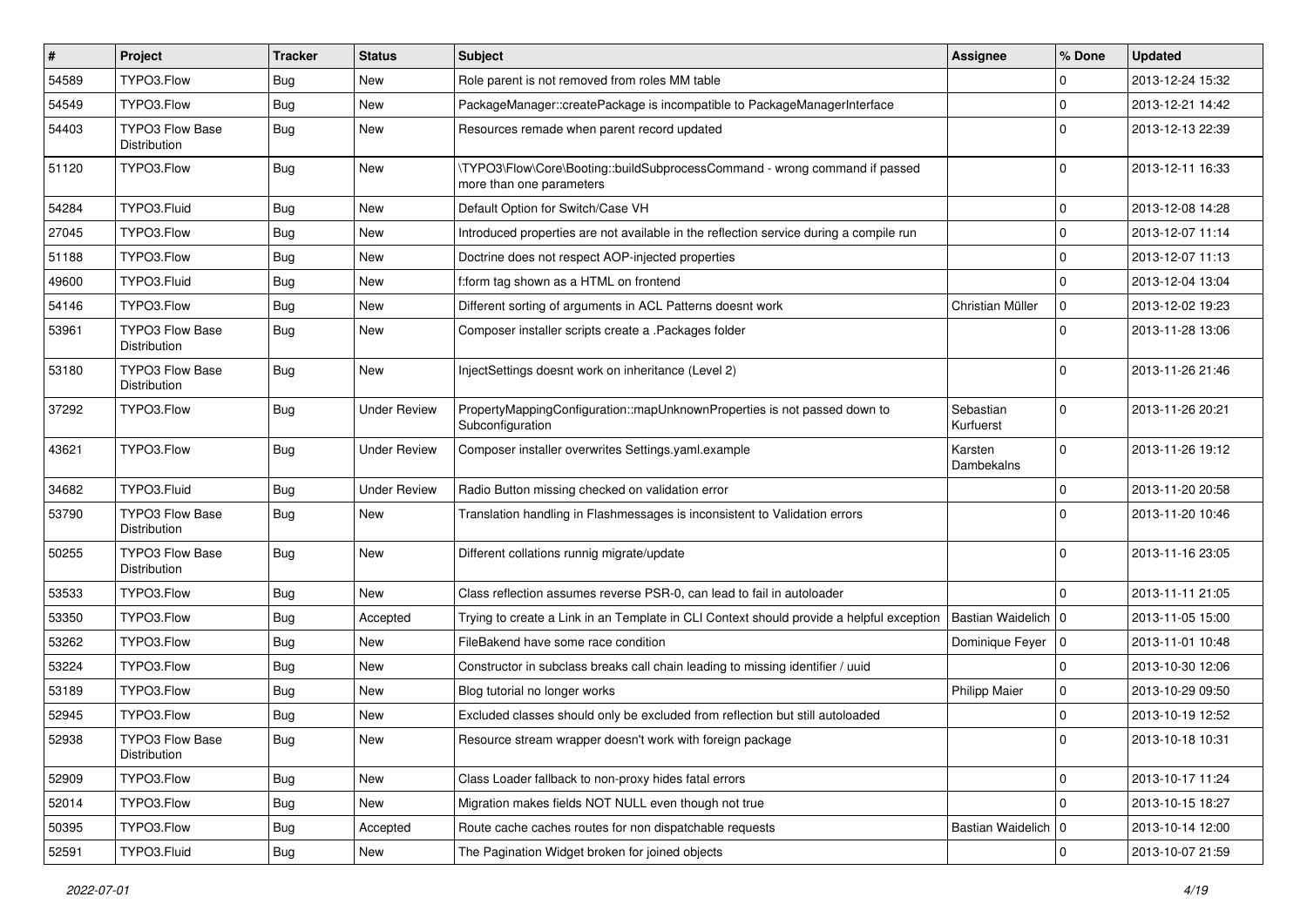| $\vert$ # | Project                                | <b>Tracker</b> | <b>Status</b>            | <b>Subject</b>                                                                                 | Assignee                    | % Done       | <b>Updated</b>   |
|-----------|----------------------------------------|----------------|--------------------------|------------------------------------------------------------------------------------------------|-----------------------------|--------------|------------------|
| 52526     | <b>TYPO3 Flow Base</b><br>Distribution | <b>Bug</b>     | New                      | Unfinished programming of DateTime converter                                                   |                             | $\Omega$     | 2013-10-04 10:36 |
| 52509     | TYPO3 Flow Base<br>Distribution        | <b>Bug</b>     | <b>New</b>               | Child-Object's Identifier get's lost on Form-Submission with Validation Error                  |                             | $\Omega$     | 2013-10-03 16:18 |
| 52430     | TYPO3.Flow                             | <b>Bug</b>     | <b>New</b>               | Cannot convert from UUID to auto-increment ID                                                  |                             | $\mathbf 0$  | 2013-10-01 15:48 |
| 52419     | TYPO3.Fluid                            | <b>Bug</b>     | New                      | Wrong PHPDocs notation for default value inline f:translate viewhelper                         |                             | $\mathbf 0$  | 2013-10-01 09:10 |
| 52185     | TYPO3.Flow                             | <b>Bug</b>     | New                      | PositionalArraySorter should detect recursive dependencies                                     |                             | $\mathbf 0$  | 2013-09-23 13:02 |
| 51704     | TYPO3.Flow                             | <b>Bug</b>     | New                      | TYPO3\Flow\Error\Exception thrown in file ErrorHandler.php                                     |                             | $\mathbf 0$  | 2013-09-17 08:42 |
| 52005     | TYPO3.Flow                             | <b>Bug</b>     | <b>New</b>               | TYPO3\Flow\Error\Exception thrown in file ErrorHandler.php                                     |                             | $\mathbf 0$  | 2013-09-14 14:22 |
| 51972     | TYPO3.Flow                             | <b>Bug</b>     | New                      | Joins for every deep property constraint make cartesian selection                              | Adrian Föder                | $\pmb{0}$    | 2013-09-13 10:04 |
| 51847     | TYPO3.Flow                             | <b>Bug</b>     | New                      | Overiding controller actions with other required parameter sets results in fatal error.        |                             | $\mathbf 0$  | 2013-09-09 10:54 |
| 49423     | TYPO3.Flow                             | Bug            | <b>New</b>               | Role name and packageKey are not accessible                                                    |                             | $\mathbf 0$  | 2013-09-05 10:26 |
| 51312     | TYPO3.Flow                             | <b>Bug</b>     | <b>New</b>               | Default php error handler generates warning (when loading<br>TYPO3\Flow\Error\Exception class) |                             | $\mathbf 0$  | 2013-08-24 16:07 |
| 39791     | TYPO3.Flow                             | <b>Bug</b>     | <b>New</b>               | Reflection data of old aspect is not removed                                                   |                             | $\mathsf{O}$ | 2013-08-14 15:40 |
| 40998     | TYPO3.Fluid                            | <b>Bug</b>     | <b>Under Review</b>      | Missing parent request namespaces in form field name prefix                                    | Sebastian<br>Kurfuerst      | $\Omega$     | 2013-08-14 15:39 |
| 36662     | TYPO3.Fluid                            | Bug            | <b>Needs</b><br>Feedback | Checked state isn't always correct when property is collection                                 | Kevin Ulrich<br>Moschallski | $\mathsf{O}$ | 2013-08-14 15:39 |
| 47858     | TYPO3.Flow                             | <b>Bug</b>     | Needs<br>Feedback        | Remove .htaccess from Composer Installer Essentials                                            | Christopher<br>Hlubek       | $\mathbf{0}$ | 2013-08-14 15:35 |
| 45041     | TYPO3.Flow                             | <b>Bug</b>     | New                      | Set file permissions doesnt work                                                               |                             | $\mathbf 0$  | 2013-08-14 15:35 |
| 44361     | TYPO3.Flow                             | <b>Bug</b>     | New                      | TYPO3\Flow\I18n\Formatter\DatetimeFormatter - caching DATETIME type                            |                             | $\mathbf 0$  | 2013-08-14 15:35 |
| 44203     | TYPO3.Flow                             | Bug            | Needs<br>Feedback        | Session implementation is still racy                                                           | Robert Lemke                | $\mathbf 0$  | 2013-08-14 15:35 |
| 44186     | TYPO3.Flow                             | <b>Bug</b>     | <b>New</b>               | Request does not accept custom Content-Type                                                    |                             | $\Omega$     | 2013-08-14 15:35 |
| 44185     | TYPO3.Flow                             | Bug            | New                      | XML body always need a root node                                                               |                             | $\mathbf 0$  | 2013-08-14 15:35 |
| 44184     | TYPO3.Flow                             | Bug            | <b>New</b>               | Request arguments are not merged correctly for single object actions                           |                             | $\mathbf 0$  | 2013-08-14 15:35 |
| 44148     | TYPO3.Flow                             | <b>Bug</b>     | <b>New</b>               | Documentation for executeCommand() needs clarification                                         |                             | $\mathbf 0$  | 2013-08-14 15:35 |
| 43541     | TYPO3.Flow                             | <b>Bug</b>     | New                      | Incomplete classes path detection for PSR-0                                                    |                             | $\mathbf 0$  | 2013-08-14 15:35 |
| 43190     | TYPO3.Flow                             | <b>Bug</b>     | Accepted                 | Misleading exception message for incompatible database structure                               | Karsten<br>Dambekalns       | $\mathbf 0$  | 2013-08-14 15:35 |
| 42101     | TYPO3.Flow                             | <b>Bug</b>     | <b>New</b>               | Proxyclasses are not rebuild in Development context unless cache is empty                      |                             | $\mathbf 0$  | 2013-08-14 15:35 |
| 39096     | TYPO3.Flow                             | <b>Bug</b>     | New                      | Unnecessary compile invoked in non production context?                                         |                             | $\mathbf 0$  | 2013-08-14 15:35 |
| 27798     | TYPO3.Flow                             | <b>Bug</b>     | Accepted                 | CSRF protection not working for forms in a plugin                                              |                             | $\Omega$     | 2013-08-14 15:35 |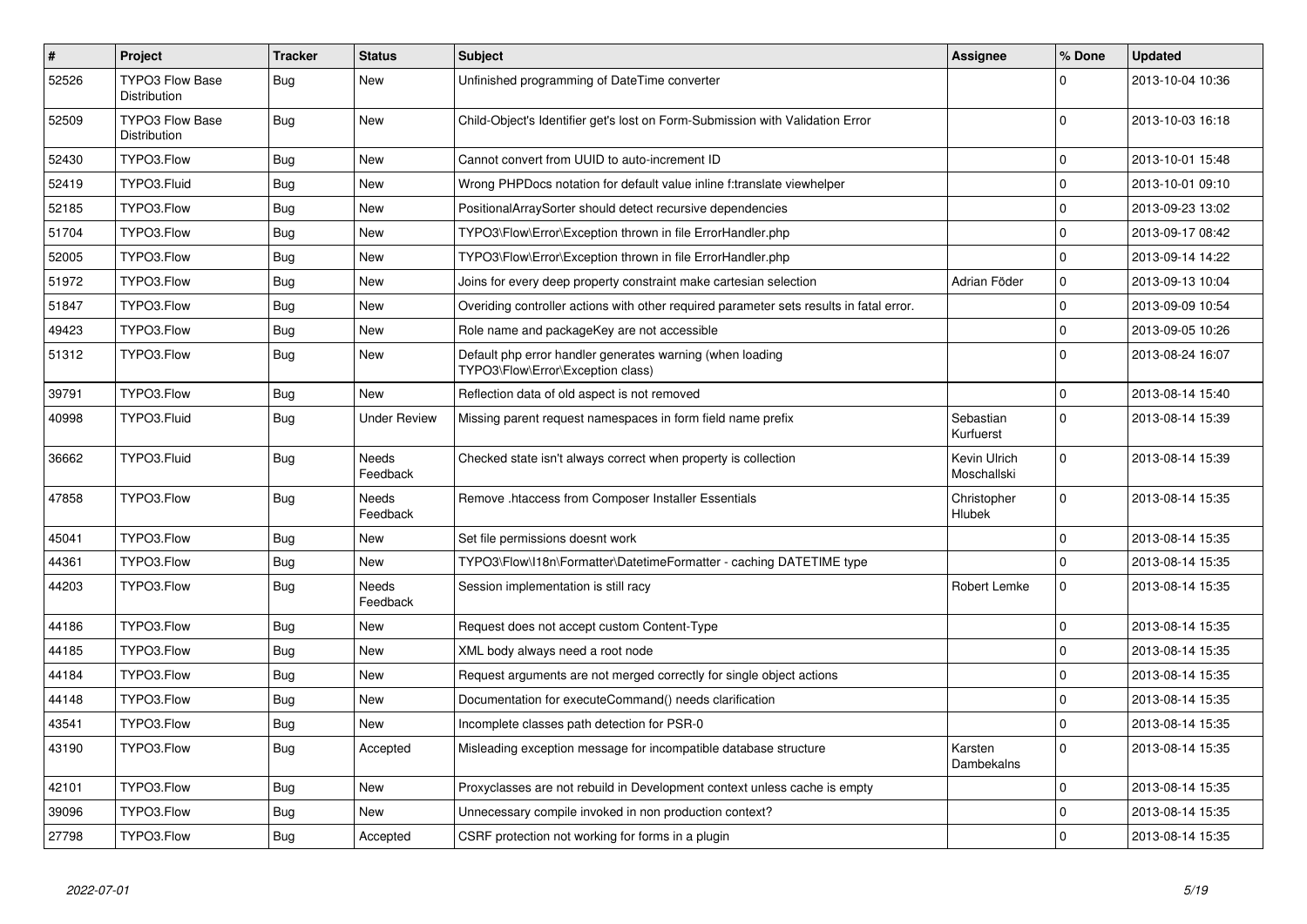| $\vert$ # | Project                                | <b>Tracker</b> | <b>Status</b>            | <b>Subject</b>                                                                                                                         | Assignee               | % Done      | <b>Updated</b>   |
|-----------|----------------------------------------|----------------|--------------------------|----------------------------------------------------------------------------------------------------------------------------------------|------------------------|-------------|------------------|
| 46289     | TYPO3.Fluid                            | Bug            | Needs<br>Feedback        | Enable Escaping Interceptor in XML request format                                                                                      |                        | 0           | 2013-08-14 15:35 |
| 45384     | TYPO3.Fluid                            | Bug            | New                      | Persisted entity object in widget-configuration cannot be deserialized (after reload)                                                  |                        | $\mathbf 0$ | 2013-08-14 15:35 |
| 47419     | <b>TYPO3 Flow Base</b><br>Distribution | Bug            | New                      | Composer issues                                                                                                                        |                        | $\Omega$    | 2013-08-14 15:34 |
| 50080     | TYPO3.Flow                             | <b>Bug</b>     | <b>Needs</b><br>Feedback | Broken concept for CLI/Web separation                                                                                                  | Karsten<br>Dambekalns  | $\Omega$    | 2013-08-13 08:42 |
| 50869     | TYPO3.Flow                             | Bug            | New                      | key() invoked on object                                                                                                                |                        | $\mathbf 0$ | 2013-08-07 13:18 |
| 50342     | TYPO3.Flow                             | <b>Bug</b>     | New                      | PropertyMapper: Use of interface method before implementation check                                                                    |                        | $\mathbf 0$ | 2013-07-23 16:42 |
| 50130     | <b>TYPO3 Flow Base</b><br>Distribution | Bug            | <b>Needs</b><br>Feedback | Different fallback for php.exe on windows                                                                                              |                        | $\Omega$    | 2013-07-21 21:43 |
| 47429     | TYPO3.Flow                             | Bug            | New                      | Global policy files no longer allowed                                                                                                  |                        | $\Omega$    | 2013-07-14 19:20 |
| 49801     | TYPO3.Flow                             | Bug            | <b>New</b>               | TYPO3\Flow\Security\Exception\AccessDeniedException thrown in file<br>TYPO3_Flow_Security_Authorization_AccessDecisionVoterManager.php |                        | $\Omega$    | 2013-07-09 04:53 |
| 49780     | TYPO3.Flow                             | <b>Bug</b>     | New                      | Roles are not synchronized                                                                                                             |                        | $\Omega$    | 2013-07-08 10:11 |
| 37302     | TYPO3.Flow                             | Bug            | <b>Needs</b><br>Feedback | NumberValidator                                                                                                                        | Carsten Bleicker       | 0           | 2013-07-03 08:36 |
| 49566     | TYPO3.Flow                             | <b>Bug</b>     | New                      | NULL source values are not handled correctly                                                                                           | Adrian Föder           | $\mathbf 0$ | 2013-07-02 08:21 |
| 49373     | TYPO3.Flow                             | Bug            | New                      | Methods policy with key "Controllers" is ignored                                                                                       |                        | $\mathbf 0$ | 2013-06-24 10:03 |
| 49372     | TYPO3.Flow                             | Bug            | <b>New</b>               | ObjectConverter ignores implemented interface when mapping subtype                                                                     |                        | $\Omega$    | 2013-06-24 09:24 |
| 49038     | TYPO3.Fluid                            | <b>Bug</b>     | <b>New</b>               | form.select does not select the first item if prependOptionValue is used                                                               |                        | $\mathbf 0$ | 2013-06-11 22:11 |
| 48898     | TYPO3.Flow                             | <b>Bug</b>     | New                      | configuration for roles fails if one of Policy yaml files contain empty "roles array"                                                  | Christian Müller       | $\mathbf 0$ | 2013-06-05 19:06 |
| 33551     | TYPO3.Fluid                            | Bug            | New                      | View helper values break out of a partial scope                                                                                        | Sebastian<br>Kurfuerst | $\mathbf 0$ | 2013-06-05 14:41 |
| 48873     | TYPO3.Flow                             | <b>Bug</b>     | <b>New</b>               | Error when calling resourceManager->deleteResource on unpublished Resource                                                             |                        | $\mathbf 0$ | 2013-06-05 13:46 |
| 48429     | TYPO3.Flow                             | <b>Bug</b>     | <b>New</b>               | Remove- and update-actions on repository are not persisted                                                                             |                        | $\mathbf 0$ | 2013-05-24 18:44 |
| 48430     | TYPO3.Flow                             | Bug            | New                      | Default validator-messages are not correctly formatted                                                                                 |                        | $\Omega$    | 2013-05-22 00:36 |
| 32707     | TYPO3.Flow                             | Bug            | Accepted                 | <b>Bad Bad FileBackend</b>                                                                                                             | Karsten<br>Dambekalns  | $\Omega$    | 2013-05-21 13:33 |
| 46974     | TYPO3.Flow                             | <b>Bug</b>     | Accepted                 | Original and Proxy class in one file makes it difficult to reach 100% code coverage for<br>functional tests                            | Christian Müller       | 0           | 2013-05-21 13:28 |
| 43192     | TYPO3.Flow                             | Bug            | Accepted                 | findByIdentifier() for non-persisted objects not working for custom identifier properties                                              | Karsten<br>Dambekalns  | $\mathbf 0$ | 2013-05-21 13:28 |
| 37352     | TYPO3.Flow                             | <b>Bug</b>     | <b>Under Review</b>      | generateValueHash() should use getIdentifierByObject()                                                                                 | Karsten<br>Dambekalns  | $\mathbf 0$ | 2013-05-21 13:28 |
| 46716     | TYPO3.Flow                             | <b>Bug</b>     | New                      | Empty class names in Dependencylnjection proxy code when using Caches /<br>Factory-created dependencies                                |                        | 0           | 2013-05-21 13:22 |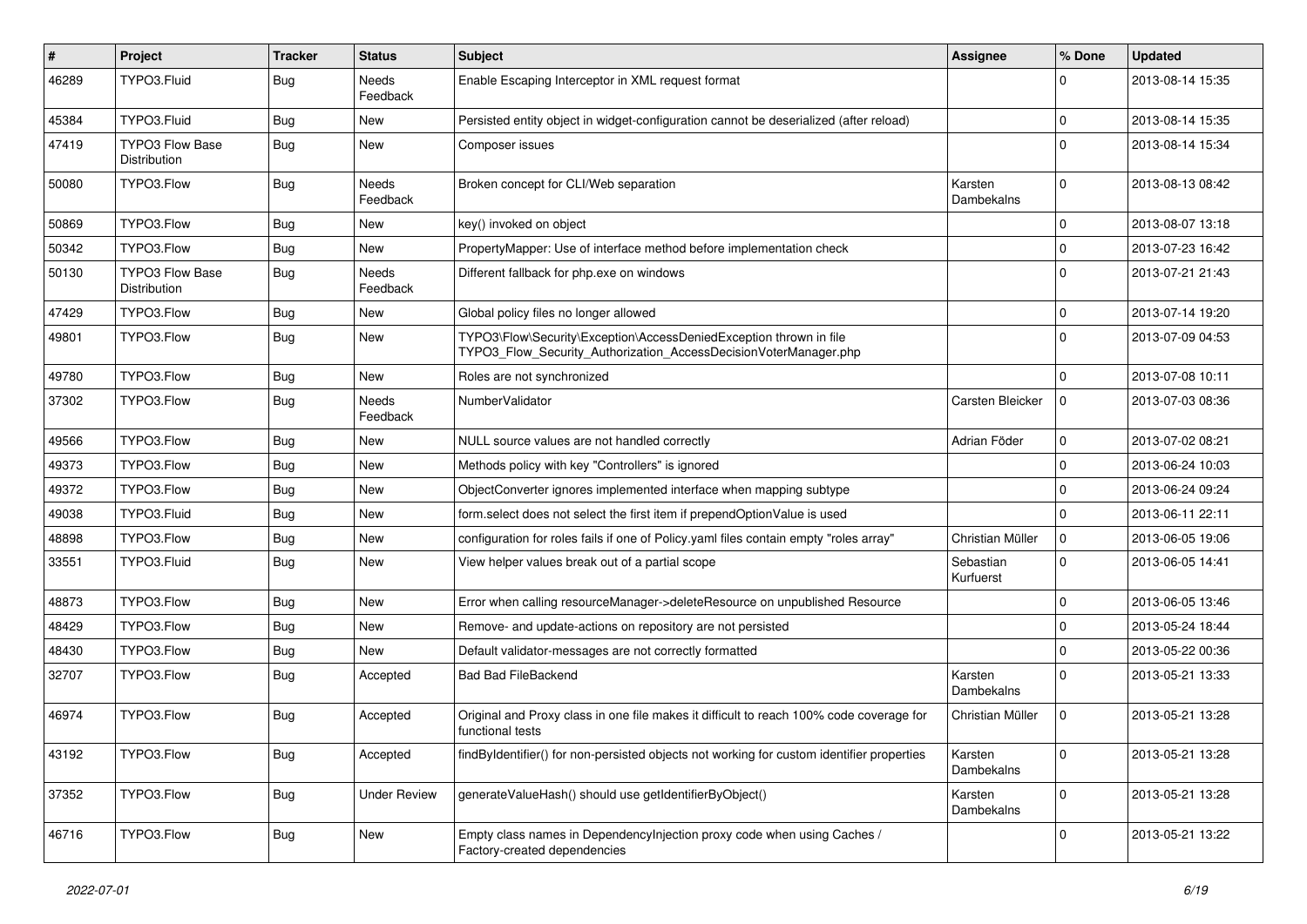| $\vert$ # | Project                                | <b>Tracker</b> | <b>Status</b>       | <b>Subject</b>                                                                                                                                    | Assignee              | % Done       | <b>Updated</b>   |
|-----------|----------------------------------------|----------------|---------------------|---------------------------------------------------------------------------------------------------------------------------------------------------|-----------------------|--------------|------------------|
| 47325     | TYPO3.Flow                             | Bug            | <b>Under Review</b> | ReflectionData and classSchema caches need not be freezable                                                                                       |                       | 0            | 2013-05-21 13:08 |
| 47331     | TYPO3.Flow                             | <b>Bug</b>     | Accepted            | ObjectManager shutdown with Dependency Injection Proxy causes fatal errors                                                                        |                       | $\mathbf 0$  | 2013-05-21 13:06 |
| 47487     | TYPO3.Flow                             | <b>Bug</b>     | New                 | Functional test classes in package without classes are not compiled                                                                               |                       | $\mathbf 0$  | 2013-05-21 12:19 |
| 47950     | TYPO3.Flow                             | <b>Bug</b>     | <b>New</b>          | import of remote resources                                                                                                                        |                       | $\mathbf 0$  | 2013-05-21 11:52 |
| 48093     | TYPO3.Flow                             | <b>Bug</b>     | <b>New</b>          | AbstractCompositeValidators memory consumption continuously grow                                                                                  |                       | 0            | 2013-05-21 11:49 |
| 46689     | TYPO3.Flow                             | <b>Bug</b>     | New                 | The new ClassLoader swallows Fatal Errors                                                                                                         | <b>Marc Neuhaus</b>   | $\pmb{0}$    | 2013-05-14 09:21 |
| 47818     | TYPO3.Welcome                          | <b>Bug</b>     | <b>New</b>          | Wrong link on Welcome screen                                                                                                                      |                       | 0            | 2013-05-02 12:01 |
| 47638     | <b>TYPO3 Flow Base</b><br>Distribution | <b>Bug</b>     | <b>New</b>          | Delete a ValueObject by its identity                                                                                                              |                       | $\mathbf 0$  | 2013-04-27 13:14 |
| 47637     | <b>TYPO3 Flow Base</b><br>Distribution | <b>Bug</b>     | <b>New</b>          | Property with @ORM\Column(nullable=true,type="decimal",scale=2) results as type<br>"string" in Collection Objects and not as expected as "double" |                       | $\mathbf 0$  | 2013-04-27 12:14 |
| 47601     | <b>TYPO3 Flow Base</b><br>Distribution | Bug            | <b>New</b>          | Template Path of Submodules contains lowercase Namespace                                                                                          |                       | $\Omega$     | 2013-04-26 14:33 |
| 47052     | TYPO3 Flow Base<br>Distribution        | <b>Bug</b>     | <b>New</b>          | Clear doctrine caches after migration applied                                                                                                     |                       | $\Omega$     | 2013-04-08 18:30 |
| 27088     | TYPO3.Flow                             | <b>Bug</b>     | On Hold             | initializeObject() is called too early when reconstructing entities                                                                               |                       | 0            | 2013-04-08 17:53 |
| 29405     | TYPO3.Flow                             | Bug            | New                 | When storing a new entity inside the session, it will be fully serialized instead of just the<br>reference being stored                           |                       | $\mathbf 0$  | 2013-04-04 11:34 |
| 46210     | TYPO3.Flow                             | <b>Bug</b>     | Needs<br>Feedback   | securityContext->getParty() in the initializeObject() method of a session-Scope object<br>throws exception on second request                      |                       | $\mathbf 0$  | 2013-03-27 10:44 |
| 46244     | <b>TYPO3 Flow Base</b><br>Distribution | <b>Bug</b>     | <b>Under Review</b> | Remove call to PHP_BINDIR in CoreCommandController                                                                                                |                       | $\Omega$     | 2013-03-19 11:39 |
| 46120     | TYPO3.Flow                             | Bug            | <b>New</b>          | Important step missing in the installation chapter                                                                                                |                       | $\mathbf 0$  | 2013-03-08 10:23 |
| 46097     | TYPO3.Flow                             | Bug            | <b>New</b>          | Logged in user gets session of an other logged in user                                                                                            | Robert Lemke          | 0            | 2013-03-07 12:52 |
| 46073     | TYPO3.Flow                             | <b>Bug</b>     | <b>Under Review</b> | Scripts::executeCommand must be usable outsite of TYPO3.Flow                                                                                      |                       | $\pmb{0}$    | 2013-03-06 19:14 |
| 46066     | TYPO3.Flow                             | <b>Bug</b>     | <b>New</b>          | Currency formatter uses wrong format for ISO 4217 currency codes                                                                                  |                       | $\mathbf 0$  | 2013-03-06 16:29 |
| 46010     | TYPO3.Flow                             | <b>Bug</b>     | <b>New</b>          | Generating a DiscriminatorMap with base class in different namespace does not work                                                                |                       | $\mathbf 0$  | 2013-03-04 12:30 |
| 45623     | TYPO3.Flow                             | <b>Bug</b>     | <b>New</b>          | SQL error when calling TYPO3.Blog Setup controller                                                                                                |                       | $\mathbf 0$  | 2013-02-21 12:16 |
| 45669     | TYPO3.Flow                             | <b>Bug</b>     | <b>New</b>          | PersistentObjectConverter does not convert ValueObjects by identity                                                                               |                       | 0            | 2013-02-20 17:59 |
| 45640     | TYPO3.Flow                             | Bug            | New                 | Every relation is set to cascade=all if the related entity is no aggregate root                                                                   |                       | $\mathbf 0$  | 2013-02-20 15:31 |
| 45611     | TYPO3.Flow                             | Bug            | New                 | Destruction of session after logout should be configurable                                                                                        |                       | $\pmb{0}$    | 2013-02-19 16:41 |
| 28016     | TYPO3.Flow                             | <b>Bug</b>     | Needs<br>Feedback   | Cascade remove of cleared ArrayCollection                                                                                                         | Karsten<br>Dambekalns | $\mathbf{0}$ | 2013-02-14 20:46 |
| 45386     | TYPO3.Flow                             | <b>Bug</b>     | New                 | Package::buildArrayOfClassFiles tries to determine class names from file paths                                                                    |                       | $\mathsf{O}$ | 2013-02-11 19:54 |
| 45272     | TYPO3.Flow                             | <b>Bug</b>     | New                 | Related Value Objects get deleted by default cascading                                                                                            |                       | 0            | 2013-02-08 13:50 |
| 45249     | TYPO3.Flow                             | Bug            | New                 | Update composer project-create command listing                                                                                                    |                       | $\pmb{0}$    | 2013-02-07 15:17 |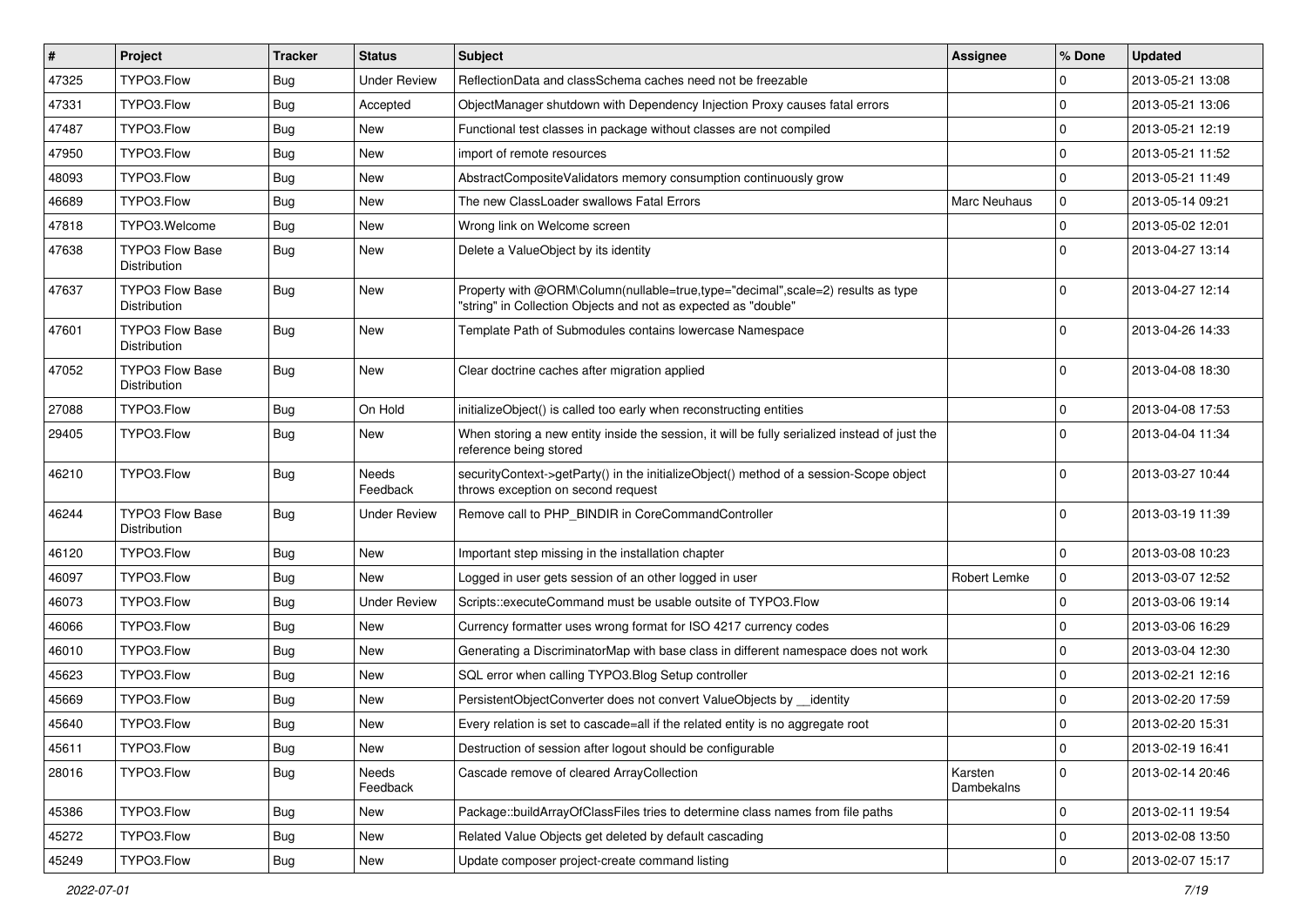| #     | Project     | <b>Tracker</b> | <b>Status</b>            | <b>Subject</b>                                                                                               | Assignee               | % Done         | <b>Updated</b>   |
|-------|-------------|----------------|--------------------------|--------------------------------------------------------------------------------------------------------------|------------------------|----------------|------------------|
| 34879 | TYPO3.Flow  | Bug            | Accepted                 | Proxied object is not update()able                                                                           | Karsten<br>Dambekalns  | $\Omega$       | 2013-01-22 15:17 |
| 41727 | TYPO3.Flow  | Bug            | Accepted                 | @Flow\Identity and @ORM\InheritanceType("JOINED") can't be used together                                     | Karsten<br>Dambekalns  | $\mathbf 0$    | 2013-01-21 17:15 |
| 41029 | TYPO3.Flow  | <b>Bug</b>     | Accepted                 | Method security is also evaluating abstract classes                                                          | Karsten<br>Dambekalns  | $\Omega$       | 2013-01-19 21:55 |
| 44244 | TYPO3.Flow  | Bug            | New                      | defaultOrderings aren't applied on related objects                                                           |                        | $\mathbf 0$    | 2013-01-09 18:41 |
| 43967 | TYPO3.Flow  | Bug            | New                      | Error in evaluating orphanRemoval in Flow Annotation driver                                                  |                        | $\mathbf 0$    | 2013-01-03 11:00 |
| 39414 | TYPO3.Flow  | Bug            | New                      | Security Documentation                                                                                       |                        | $\mathbf 0$    | 2012-12-15 21:41 |
| 43947 | TYPO3.Flow  | <b>Bug</b>     | <b>New</b>               | Redirect to login after Session timeout                                                                      |                        | $\mathbf 0$    | 2012-12-13 12:35 |
| 42606 | TYPO3.Flow  | <b>Bug</b>     | New                      | Content Security with nested objects                                                                         |                        | $\mathbf 0$    | 2012-12-13 12:35 |
| 41148 | TYPO3.Flow  | Bug            | New                      | Converting of ValueObjects                                                                                   |                        | $\mathbf 0$    | 2012-12-13 12:35 |
| 40283 | TYPO3.Flow  | Bug            | <b>New</b>               | New constructor in grandparent class not called                                                              |                        | $\mathbf 0$    | 2012-12-13 12:35 |
| 39699 | TYPO3.Flow  | Bug            | Accepted                 | SQL DDL for TYPO3\FLOW3\Cache\Backend\PdoBackend                                                             | Karsten<br>Dambekalns  | $\mathbf 0$    | 2012-12-13 12:35 |
| 38216 | TYPO3.Flow  | <b>Bug</b>     | Needs<br>Feedback        | Static method calls in reflected classes refer to _Original class                                            |                        | $\Omega$       | 2012-12-13 12:35 |
| 42888 | TYPO3.Flow  | <b>Bug</b>     | Needs<br>Feedback        | ResourceManager chokes on non existing files                                                                 |                        | 0              | 2012-11-12 18:02 |
| 13559 | TYPO3.Flow  | Bug            | Accepted                 | ObjectSerializer failes with persistent objects within arrays                                                | Karsten<br>Dambekalns  | $\mathbf 0$    | 2012-11-08 09:39 |
| 40410 | TYPO3.Flow  | Bug            | Needs<br>Feedback        | Exception when using Apc, Memcached of Redis cache backend for reflection status<br>and object configuration | Karsten<br>Dambekalns  | $\mathbf 0$    | 2012-10-25 15:56 |
| 35720 | TYPO3.Flow  | <b>Bug</b>     | <b>New</b>               | Access denied Exception for widget links to actions with a policy                                            |                        | $\mathbf 0$    | 2012-10-25 14:08 |
| 37473 | TYPO3.Flow  | Bug            | <b>New</b>               | Subsequent Exceptions related to Doctrine Entity Manager makes it snap shut                                  |                        | $\mathbf 0$    | 2012-10-25 10:29 |
| 41533 | TYPO3.Flow  | Bug            | <b>Needs</b><br>Feedback | Ignored object-validation in editAction when redirecting back from updateAction                              |                        | $\Omega$       | 2012-10-10 09:27 |
| 40824 | TYPO3.Flow  | Bug            | Needs<br>Feedback        | Modified action controller methods not detected properly                                                     | Andreas Förthner       | $\Omega$       | 2012-10-01 20:33 |
| 41496 | TYPO3.Flow  | Bug            | New                      | Upload identical Resources, deleting fails                                                                   |                        | $\mathbf 0$    | 2012-10-01 17:57 |
| 39990 | TYPO3.Fluid | Bug            | New                      | Same form twice in one template: hidden fields for empty values are only rendered once                       |                        | $\mathbf 0$    | 2012-08-20 11:21 |
| 39674 | TYPO3.Flow  | Bug            | New                      | \TYPO3\FLOW3\var dump behaves weird in controller actions doing return                                       |                        | $\overline{0}$ | 2012-08-10 10:09 |
| 38459 | TYPO3.Eel   | Bug            | New                      | Accessing a not present property/method should error verbosely                                               | Sebastian<br>Kurfuerst | $\mathbf 0$    | 2012-08-07 17:06 |
| 37354 | TYPO3.Flow  | Bug            | Accepted                 | Do not apply generateValueHash() and generateUuid() if custom identifier is used                             | Karsten<br>Dambekalns  | 0              | 2012-07-10 08:30 |
| 33628 | TYPO3.Fluid | Bug            | Needs<br>Feedback        | Multicheckboxes (multiselect) for Collections don't work                                                     | Christian Müller       | $\mathbf 0$    | 2012-06-28 10:27 |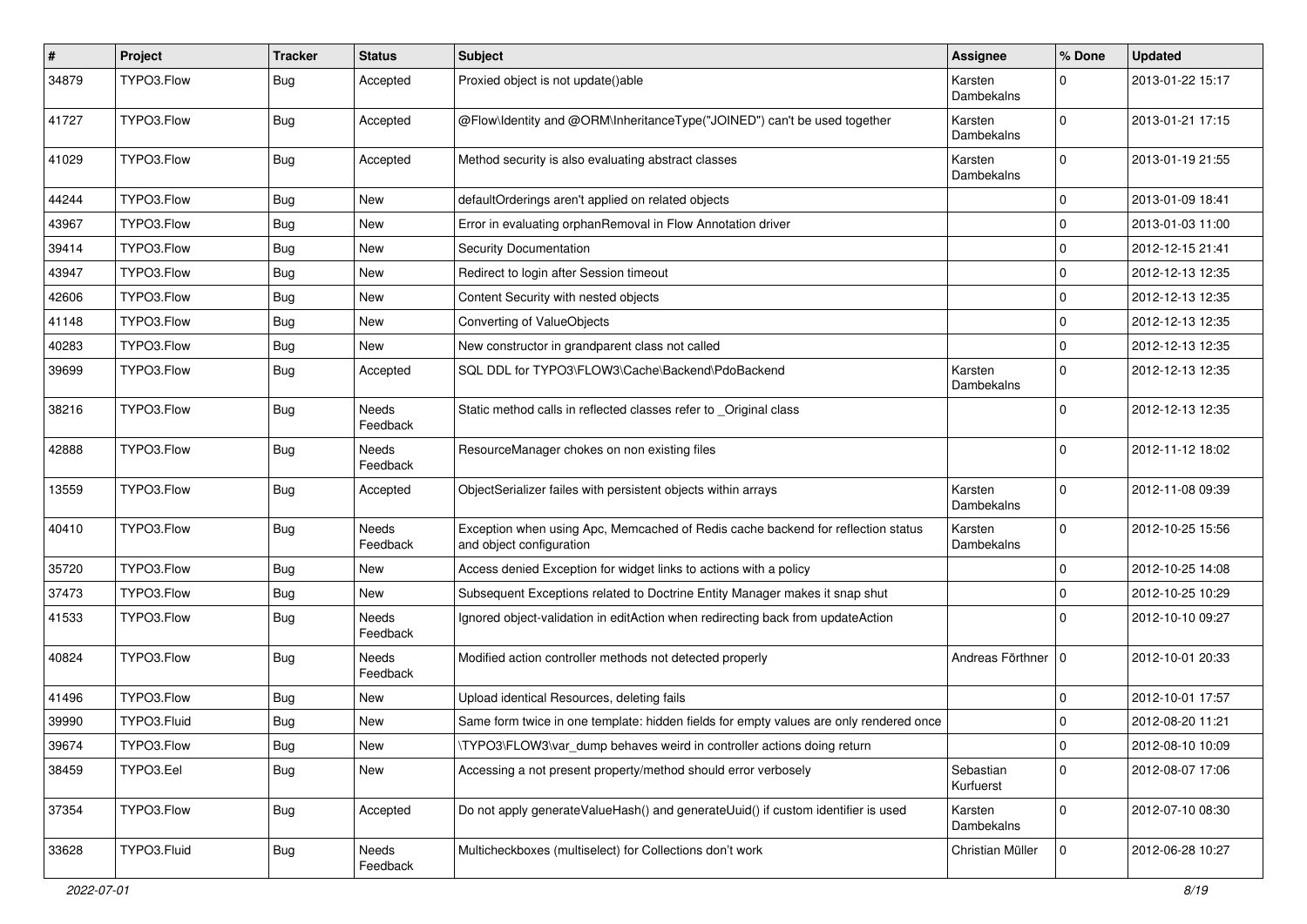| ∦     | Project     | <b>Tracker</b> | <b>Status</b>            | Subject                                                                                              | <b>Assignee</b>       | % Done      | <b>Updated</b>   |
|-------|-------------|----------------|--------------------------|------------------------------------------------------------------------------------------------------|-----------------------|-------------|------------------|
| 32425 | TYPO3.Flow  | <b>Bug</b>     | Accepted                 | IpAddressRange methods not completly implemented                                                     | Karsten<br>Dambekalns | $\Omega$    | 2012-06-28 10:23 |
| 35868 | TYPO3.Flow  | Bug            | On Hold                  | Unstable condition in Utility\Environment                                                            | Karsten<br>Dambekalns | $\Omega$    | 2012-06-25 22:37 |
| 37227 | TYPO3.Flow  | <b>Bug</b>     | On Hold                  | securityContext->getParty is not available in widget context                                         |                       | $\mathbf 0$ | 2012-06-25 22:14 |
| 38369 | TYPO3.Fluid | Bug            | New                      | Resource ViewHelpers should not fall back to request package                                         |                       | $\mathbf 0$ | 2012-06-25 15:55 |
| 36655 | TYPO3.Fluid | <b>Bug</b>     | <b>New</b>               | <b>Pagination Links</b>                                                                              |                       | $\mathbf 0$ | 2012-06-23 22:18 |
| 37571 | TYPO3.Flow  | Bug            | New                      | Inherited proxies fail when implementing clone                                                       |                       | $\mathbf 0$ | 2012-06-04 12:15 |
| 37619 | TYPO3.Fluid | <b>Bug</b>     | New                      | Fatal Error when using variable in name attribute of Section ViewHelper                              |                       | $\mathbf 0$ | 2012-05-30 23:17 |
| 37564 | TYPO3.Flow  | Bug            | <b>New</b>               | Validation of Parent Object containing properties of type ManyToOne and ManyToMany<br>to same Target |                       | $\Omega$    | 2012-05-29 11:55 |
| 37316 | TYPO3.Flow  | Bug            | New                      | Use findBestMatchingLocale instead of getDefaultLocale?                                              |                       | $\mathbf 0$ | 2012-05-20 09:35 |
| 36804 | TYPO3.Flow  | Bug            | <b>New</b>               | Orphaned entities within aggregates are not removed                                                  |                       | $\mathbf 0$ | 2012-05-03 11:54 |
| 36634 | TYPO3.Flow  | Bug            | New                      | Reconstituted entities do not have their properties set when initializeObject() is called            |                       | $\mathbf 0$ | 2012-04-26 21:28 |
| 36633 | TYPO3.Flow  | <b>Bug</b>     | <b>New</b>               | Reconstituted entities should not have the FLOW3_Persistence_clone property set                      |                       | $\mathbf 0$ | 2012-04-26 21:24 |
| 36508 | TYPO3.Flow  | <b>Bug</b>     | New                      | AuthenticationProvider Request Patterns                                                              |                       | $\mathbf 0$ | 2012-04-24 12:39 |
| 36495 | TYPO3.Flow  | Bug            | New                      | HTTP Response is sent before persistence preventing Exceptions to be displayed on<br>redirect        |                       | $\Omega$    | 2012-04-24 00:28 |
| 35831 | TYPO3.Flow  | Bug            | New                      | Deleting or unpublishing of a resource deletes all published symlinks<br>(Web/_Resources/Persistent) |                       | $\Omega$    | 2012-04-11 09:31 |
| 35083 | TYPO3.Flow  | Bug            | <b>New</b>               | involving SecurityContext in Widget's __wakeup situation leads to an exception                       |                       | $\mathbf 0$ | 2012-03-21 13:06 |
| 32869 | TYPO3.Flow  | Bug            | New                      | Security config tokenClass doesnt throw exception if not found the class                             |                       | $\mathbf 0$ | 2012-03-19 10:53 |
| 27721 | TYPO3.Flow  | <b>Bug</b>     | <b>Needs</b><br>Feedback | Permissions of uploaded resources not correct                                                        | Karsten<br>Dambekalns | $\Omega$    | 2012-03-15 10:37 |
| 28319 | TYPO3.Flow  | <b>Bug</b>     | <b>Needs</b><br>Feedback | Access denied will be logged at the wrong location in nested calls                                   |                       | $\Omega$    | 2012-03-14 14:52 |
| 27379 | TYPO3.Flow  | <b>Bug</b>     | Needs<br>Feedback        | add check to clear the database at tearDown in testing                                               |                       | $\Omega$    | 2012-03-14 14:41 |
| 11039 | TYPO3.Flow  | Bug            | Needs<br>Feedback        | Static object container injects properties to result of factory object                               |                       | $\Omega$    | 2012-03-14 13:41 |
| 27607 | TYPO3.Fluid | Bug            | New                      | Make Fluid comparisons work when first element is STRING, second is NULL.                            |                       | $\mathbf 0$ | 2012-03-12 19:18 |
| 33024 | TYPO3.Flow  | <b>Bug</b>     | Accepted                 | Exception when validating a float in a Model with the Number validator                               | Karsten<br>Dambekalns | $\mathbf 0$ | 2012-03-07 22:08 |
| 33078 | TYPO3.Flow  | Bug            | New                      | No Redirect to Login                                                                                 |                       | $\mathbf 0$ | 2012-03-07 17:45 |
| 32574 | TYPO3.Flow  | <b>Bug</b>     | Accepted                 | FLOW3 enters fork bombs when using cgi-fcgi vs cli                                                   | Karsten<br>Dambekalns | $\mathbf 0$ | 2012-03-07 17:21 |
| 34404 | TYPO3.Flow  | Bug            | New                      | JsonView transformObject does not respect_descendAll configuration                                   |                       | $\mathbf 0$ | 2012-02-29 01:12 |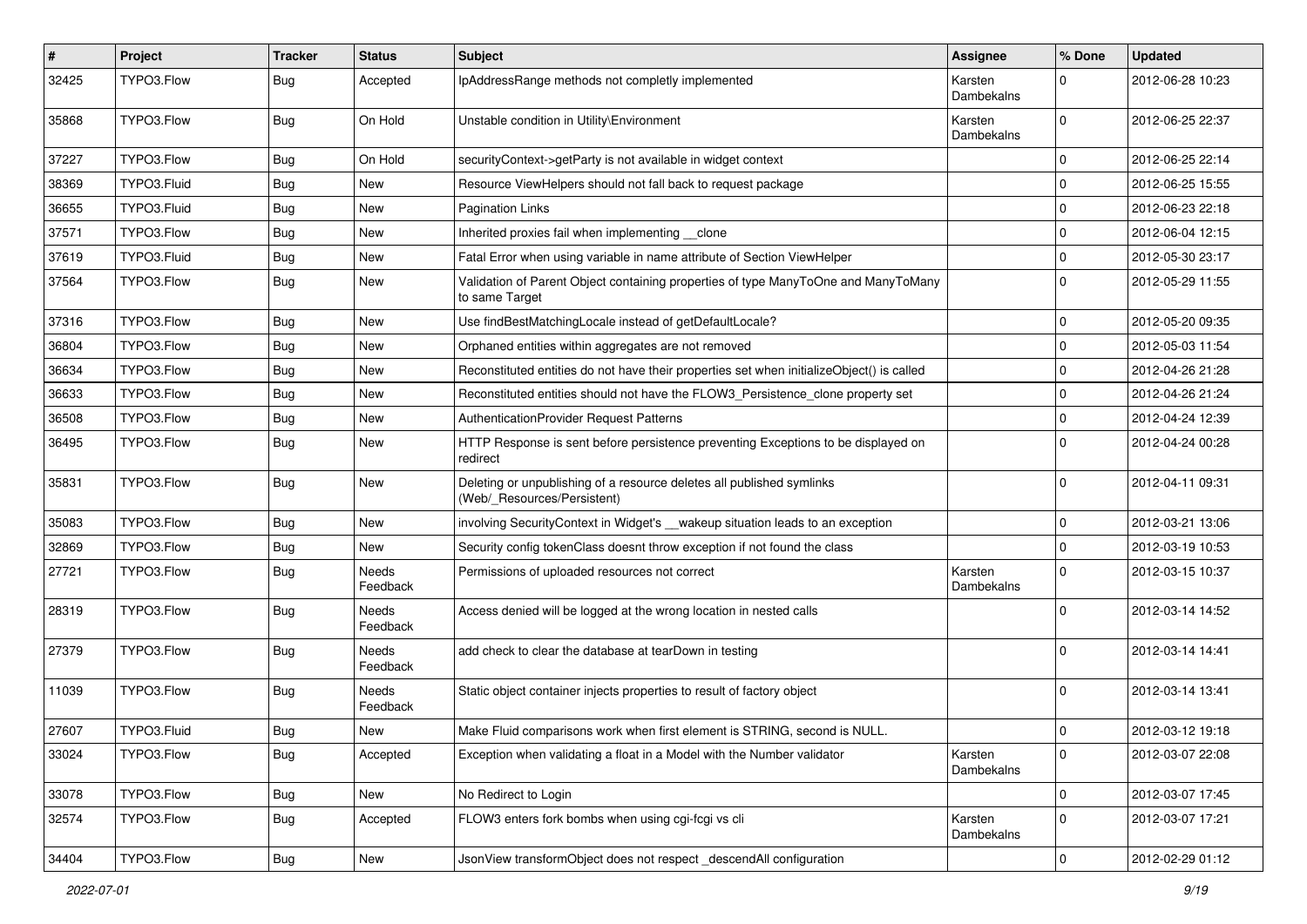| $\vert$ # | Project     | <b>Tracker</b> | <b>Status</b>       | Subject                                                                                                                                                 | <b>Assignee</b>        | % Done         | <b>Updated</b>   |
|-----------|-------------|----------------|---------------------|---------------------------------------------------------------------------------------------------------------------------------------------------------|------------------------|----------------|------------------|
| 32873     | TYPO3.Flow  | Bug            | Accepted            | Value changes for logged in account are not persisted due to session serialization                                                                      | Karsten<br>Dambekalns  | $\Omega$       | 2012-02-01 12:43 |
| 33465     | TYPO3.Flow  | Bug            | New                 | Some vital commands to recover the system fail when recovery is needed                                                                                  |                        | $\mathbf 0$    | 2012-01-26 15:51 |
| 33293     | TYPO3.Flow  | Bug            | New                 | Injection to private variable results in injection of the the wrong class                                                                               |                        | $\Omega$       | 2012-01-18 16:41 |
| 32105     | TYPO3.Flow  | <b>Bug</b>     | <b>New</b>          | IgnoreValidation ignored if ACL is set for this controller action                                                                                       |                        | $\Omega$       | 2011-11-26 11:22 |
| 31210     | TYPO3.Flow  | <b>Bug</b>     | New                 | constructor of proxy class not compatible with interfaces defening a constructor                                                                        |                        | $\mathbf 0$    | 2011-11-07 22:02 |
| 28554     | TYPO3.Fluid | <b>Bug</b>     | New                 | (v4) implement feature flag to disable caching                                                                                                          |                        | $\Omega$       | 2011-10-21 13:37 |
| 28553     | TYPO3.Fluid | Bug            | New                 | improve XHProf test setup                                                                                                                               |                        | $\mathbf 0$    | 2011-10-21 13:37 |
| 28552     | TYPO3.Fluid | Bug            | New                 | (v5) write ViewHelper test for compiled run; adjust functional test to do two passes<br>(uncached & cached)                                             |                        | $\Omega$       | 2011-10-21 13:37 |
| 28550     | TYPO3.Fluid | Bug            | New                 | (v4) make widgets cacheable, i.e. not implement childnodeaccess interface                                                                               |                        | $\mathbf 0$    | 2011-10-21 13:37 |
| 28549     | TYPO3.Fluid | Bug            | New                 | make widgets cacheable, i.e. not implement childnodeaccess interface                                                                                    |                        | $\Omega$       | 2011-10-21 13:37 |
| 13045     | TYPO3.Fluid | <b>Bug</b>     | <b>New</b>          | Entity decode of strings are different between if-conditions and output of variable                                                                     |                        | $\Omega$       | 2011-10-21 13:37 |
| 12863     | TYPO3.Fluid | Bug            | New                 | Attributes of a viewhelper can't contain a '-'                                                                                                          | Sebastian<br>Kurfuerst | $\mathbf 0$    | 2011-10-21 13:37 |
| 8648      | TYPO3.Fluid | Bug            | New                 | format.crop ViewHelper should support all features of the crop stdWrap function                                                                         |                        | $\mathbf 0$    | 2011-10-21 13:37 |
| 3481      | TYPO3.Fluid | Bug            | New                 | Use ViewHelperVariableContainer in PostParseFacet                                                                                                       |                        | $\Omega$       | 2011-10-21 13:37 |
| 31002     | TYPO3.Flow  | <b>Bug</b>     | <b>New</b>          | Generated __sleep method handles static properties as members.                                                                                          |                        | $\Omega$       | 2011-10-21 13:20 |
| 30425     | TYPO3.Flow  | Bug            | New                 | New methods are not updated in Policies during Development                                                                                              |                        | $\Omega$       | 2011-10-21 13:20 |
| 30424     | TYPO3.Flow  | Bug            | New                 | Forward object arguments with changes                                                                                                                   |                        | $\mathbf 0$    | 2011-10-21 13:20 |
| 29425     | TYPO3.Flow  | Bug            | <b>New</b>          | Deletion of a blog post with resources fails with FK constraint error                                                                                   |                        | $\Omega$       | 2011-10-21 13:20 |
| 25988     | TYPO3.Flow  | Bug            | New                 | Useless proxies are built for some classes                                                                                                              |                        | $\Omega$       | 2011-10-21 13:20 |
| 10678     | TYPO3.Flow  | <b>Bug</b>     | New                 | ReflectionService doesn't reflect methods of child classes correctly when they get<br>reflected before their parent class in the initialization process |                        | $\Omega$       | 2011-10-21 13:20 |
| 2974      | TYPO3.Flow  | <b>Bug</b>     | <b>New</b>          | Aspect / Proxy Cache is not emptied automatically if an interface used for introduction<br>was modified                                                 | Robert Lemke           | $\Omega$       | 2011-10-21 13:20 |
| 58622     | TYPO3.Flow  | Feature        | New                 | Clearer Exception: Array to string conversion                                                                                                           |                        | $\Omega$       | 2016-06-13 18:15 |
| 33215     | TYPO3.Fluid | Feature        | New                 | RFC: Dynamic values in ObjectAccess paths                                                                                                               |                        | $\Omega$       | 2016-04-15 09:26 |
| 59672     | TYPO3.Flow  | Feature        | <b>Under Review</b> | Add support for Doctrine 2.5 embeddables                                                                                                                | Alexander Berl         | 0              | 2015-04-08 17:42 |
| 47191     | TYPO3.Flow  | Feature        | <b>Under Review</b> | Make (property) Validators aware of parent class and the property they belong to                                                                        |                        | 0              | 2015-02-13 18:25 |
| 64842     | TYPO3.Flow  | Feature        | New                 | Validation of Property should also happen before Property Mapping.                                                                                      |                        | $\mathbf 0$    | 2015-02-04 10:35 |
| 46257     | TYPO3.Fluid | Feature        | <b>Under Review</b> | Add escape sequence support for Fluid                                                                                                                   |                        | $\overline{0}$ | 2015-01-26 09:00 |
| 3153      | TYPO3.Flow  | Feature        | New                 | Support of action based filter rules defined by annotation.                                                                                             |                        | $\mathbf 0$    | 2015-01-25 18:23 |
| 43082     | TYPO3.Flow  | Feature        | Needs<br>Feedback   | Add CLI support for scaffolding models, views, controller                                                                                               |                        | $\overline{0}$ | 2015-01-05 11:39 |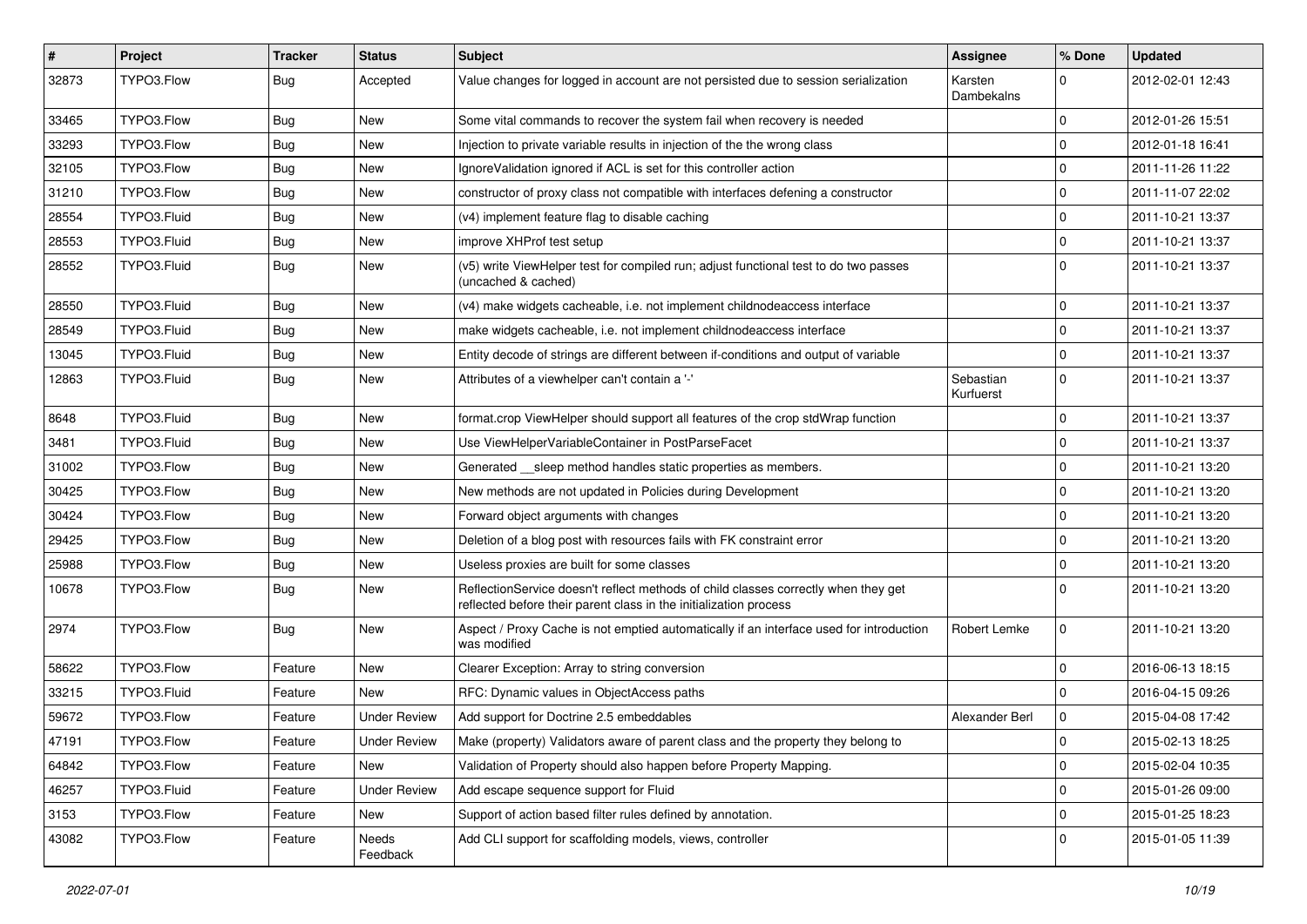| $\vert$ # | Project         | Tracker | <b>Status</b>       | <b>Subject</b>                                                                                            | <b>Assignee</b>        | % Done              | <b>Updated</b>   |
|-----------|-----------------|---------|---------------------|-----------------------------------------------------------------------------------------------------------|------------------------|---------------------|------------------|
| 54037     | TYPO3.Flow      | Feature | <b>Under Review</b> | JsonView accepts encoding options                                                                         |                        | 0                   | 2014-12-14 11:46 |
| 43424     | TYPO3.Kickstart | Feature | <b>Under Review</b> | Support subpackage when kickstarting model & repository                                                   | Karsten<br>Dambekalns  | 0                   | 2014-11-20 22:35 |
| 37405     | TYPO3.Flow      | Feature | <b>Under Review</b> | When changing a property wich is used in routing the Link-VH should direkt to the new<br>properties value |                        | $\Omega$            | 2014-11-02 18:25 |
| 62346     | TYPO3.Fluid     | Feature | New                 | f:comment should have high precende                                                                       |                        | 0                   | 2014-10-20 11:33 |
| 40418     | TYPO3.Flow      | Feature | Needs<br>Feedback   | Add an option to flow3:cache:flush thats keeps user sessions active                                       |                        | $\Omega$            | 2014-10-03 20:17 |
| 30933     | TYPO3.Flow      | Feature | Needs<br>Feedback   | Check for unique constraints on add()                                                                     | Karsten<br>Dambekalns  | 0                   | 2014-10-01 12:36 |
| 46063     | TYPO3.Flow      | Feature | New                 | Implement username password provider with "remember me" persistent cookie                                 | Christopher<br>Hlubek  | $\mathbf 0$         | 2014-09-23 00:26 |
| 55793     | TYPO3.Flow      | Feature | <b>Under Review</b> | Add Support for groupBy                                                                                   | Kerstin<br>Huppenbauer | 0                   | 2014-09-02 09:38 |
| 52640     | TYPO3.Fluid     | Feature | <b>Under Review</b> | Create an UnlessViewHelper as opposite to the IfViewHelper                                                | Marc Neuhaus           | 0                   | 2014-08-01 09:02 |
| 60271     | TYPO3.Fluid     | Feature | New                 | Paginate viewhelper, should also support arrays                                                           |                        | 0                   | 2014-07-11 13:19 |
| 60181     | TYPO3.Fluid     | Feature | New                 | Caching mechanism for Fluid Views/Templates                                                               |                        | 0                   | 2014-07-08 13:18 |
| 60095     | TYPO3.Flow      | Feature | <b>Under Review</b> | LockManager's LockHoldingStackPage should be configurable                                                 |                        | 0                   | 2014-07-07 11:15 |
| 60003     | TYPO3.Fluid     | Feature | New                 | Add required-Attribute to f:form.password                                                                 |                        | $\mathbf 0$         | 2014-06-30 16:53 |
| 59244     | TYPO3.Flow      | Feature | New                 | Message or Container needs context                                                                        |                        | 0                   | 2014-05-31 11:47 |
| 53177     | TYPO3.Flow      | Feature | <b>New</b>          | entity resource policy value support for `this`                                                           |                        | 0                   | 2014-05-20 09:22 |
| 44891     | TYPO3.Flow      | Feature | New                 | Routes should be able to enforce http/https protocol                                                      |                        | 0                   | 2014-05-14 19:55 |
| 55870     | TYPO3.Flow      | Feature | New                 | Enhance f:form.textfield or add a f:form.datefield VH with enhanced validation and<br>propertymapping     | Christian Müller       | $\mathbf 0$         | 2014-04-15 12:32 |
| 33937     | TYPO3.Flow      | Feature | Accepted            | Convenience method to resolve public "resource://" paths                                                  | Karsten<br>Dambekalns  | 0                   | 2014-04-15 11:40 |
| 57763     | TYPO3.Flow      | Feature | <b>New</b>          | Allow controller / package / action as params in<br>\TYPO3\Fluid\ViewHelpers\Form\ButtonViewHelper        |                        | 0                   | 2014-04-09 12:43 |
| 56556     | TYPO3.Flow      | Feature | <b>New</b>          | support has Property and is Property                                                                      |                        | 0                   | 2014-04-08 00:34 |
| 3725      | TYPO3.Fluid     | Feature | New                 | CSS Engine                                                                                                | Christian Müller       | $\mathbf 0$         | 2014-04-03 13:24 |
| 55199     | TYPO3.Flow      | Feature | New                 | Avoid Buffering of Shell output                                                                           |                        | $\mathbf 0$         | 2014-03-31 12:34 |
| 56744     | TYPO3.Flow      | Feature | New                 | stay logged in                                                                                            |                        | $\mathsf{O}\xspace$ | 2014-03-27 12:17 |
| 49756     | TYPO3.Fluid     | Feature | <b>Under Review</b> | Select values by array key in checkbox viewhelper                                                         |                        | $\pmb{0}$           | 2014-03-25 02:40 |
| 56916     | TYPO3.Flow      | Feature | New                 | Support PATCH request method as of RFC5789                                                                |                        | $\pmb{0}$           | 2014-03-14 16:50 |
| 1907      | TYPO3.Fluid     | Feature | New                 | Default values for view helpers based on context                                                          |                        | $\mathbf 0$         | 2014-03-10 17:53 |
| 56639     | TYPO3.Flow      | Feature | New                 | Implement "getPrivateStorageUriByResource()" for recieving (image-) file URIs                             | Robert Lemke           | $\pmb{0}$           | 2014-03-07 10:06 |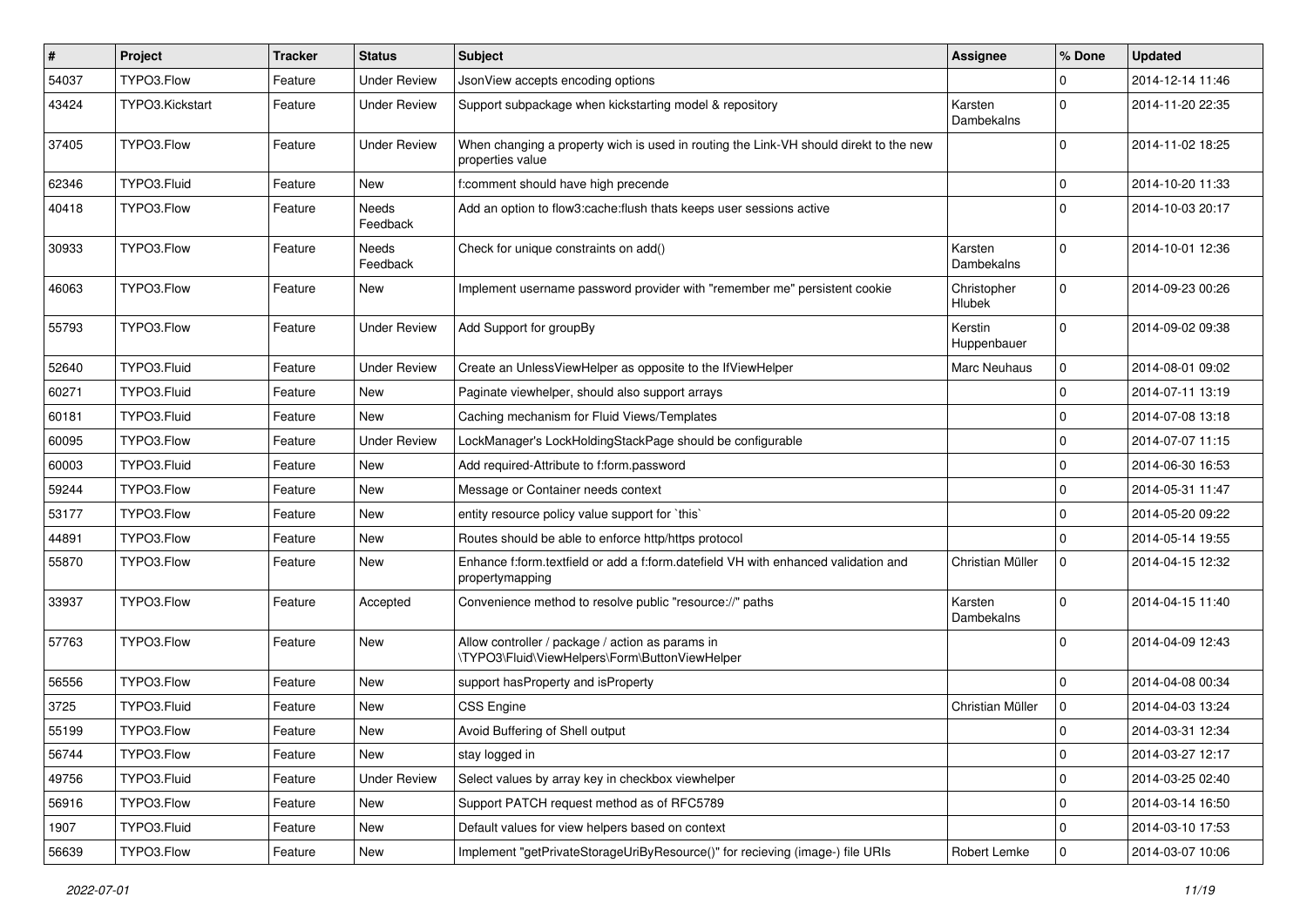| $\vert$ # | Project         | <b>Tracker</b> | <b>Status</b>       | <b>Subject</b>                                                                                    | <b>Assignee</b>       | % Done              | <b>Updated</b>   |
|-----------|-----------------|----------------|---------------------|---------------------------------------------------------------------------------------------------|-----------------------|---------------------|------------------|
| 56486     | TYPO3.Flow      | Feature        | New                 | Optimize the ObjectManager for performance                                                        |                       | 0                   | 2014-03-04 17:33 |
| 3305      | TYPO3.Flow      | Feature        | Accepted            | Unmodified objects retrieved from a repository should not be validated in the controller          | Robert Lemke          | $\pmb{0}$           | 2014-03-04 14:51 |
| 56036     | TYPO3.Flow      | Feature        | New                 | Optimize autoloading                                                                              |                       | $\mathbf 0$         | 2014-03-03 11:15 |
| 50901     | TYPO3.Flow      | Feature        | New                 | @IgnoreValidation also for class fields                                                           |                       | 0                   | 2014-02-21 10:01 |
| 55831     | TYPO3.Flow      | Feature        | <b>New</b>          | Different scenarios for session settings                                                          |                       | 0                   | 2014-02-10 11:21 |
| 55719     | TYPO3.Flow      | Feature        | New                 | Support additional Resource Folders                                                               |                       | $\mathbf 0$         | 2014-02-06 11:38 |
| 44123     | TYPO3.Flow      | Feature        | New                 | Make the "Flow requires the PHP setting "date.timezone"" error more beautiful                     |                       | $\mathbf 0$         | 2013-12-25 01:55 |
| 53971     | TYPO3.Kickstart | Feature        | New                 | Login functionality                                                                               |                       | $\mathbf 0$         | 2013-12-16 10:39 |
| 43346     | TYPO3.Fluid     | Feature        | <b>Under Review</b> | Allow property mapping configuration via template                                                 | Karsten<br>Dambekalns | 0                   | 2013-12-16 10:14 |
| 9968      | TYPO3.Flow      | Feature        | New                 | Promote security publishing configuration automatically when persisting models                    | Andreas Förthner   0  |                     | 2013-12-09 22:03 |
| 35388     | TYPO3.Flow      | Feature        | <b>New</b>          | Use the current package as default for translations within controllers                            |                       | 0                   | 2013-12-03 23:12 |
| 36715     | TYPO3.Flow      | Feature        | Accepted            | Make simultaneous use of multiple persistence backends possible                                   | Karsten<br>Dambekalns | 0                   | 2013-11-20 21:17 |
| 3728      | TYPO3.Flow      | Feature        | <b>New</b>          | Support arrays of objects as controller arguments                                                 |                       | $\pmb{0}$           | 2013-11-16 17:34 |
| 33587     | TYPO3.Flow      | Feature        | New                 | Automatically remove unused Resources                                                             |                       | $\mathbf 0$         | 2013-11-11 18:21 |
| 7608      | TYPO3.Fluid     | Feature        | New                 | Configurable shorthand/object accessor delimiters                                                 |                       | 0                   | 2013-11-07 14:08 |
| 2817      | TYPO3.Flow      | Feature        | Needs<br>Feedback   | Provide safeguard for preventing multiple submits of a form                                       |                       | 0                   | 2013-10-31 13:38 |
| 51459     | TYPO3.Flow      | Feature        | <b>New</b>          | Allow catching of particular exceptions on property mapping                                       |                       | 0                   | 2013-10-22 13:44 |
| 52590     | TYPO3.Flow      | Feature        | New                 | Provide a way to get the Doctrine QueryBuilder                                                    |                       | 0                   | 2013-10-11 10:39 |
| 50115     | TYPO3.Flow      | Feature        | <b>Under Review</b> | During the policy loading, we need to take care if class exist                                    | Dominique Feyer       | $\overline{0}$      | 2013-10-04 10:23 |
| 29972     | TYPO3.Flow      | Feature        | <b>Under Review</b> | Configurable Redirects                                                                            | <b>Tim Kandel</b>     | $\mathbf 0$         | 2013-10-02 15:43 |
| 40081     | TYPO3.Fluid     | Feature        | New                 | Allow assigned variables as keys in arrays                                                        |                       | $\mathbf 0$         | 2013-10-02 09:38 |
| 35030     | TYPO3.Flow      | Feature        | <b>Under Review</b> | Dynamic locale detection                                                                          | Karsten<br>Dambekalns | 0                   | 2013-09-26 18:08 |
| 47456     | TYPO3.Flow      | Feature        | <b>New</b>          | ManyToOne and OneToOne Relations of Objects passed as Action Argument are<br>loaded automatically |                       | $\Omega$            | 2013-08-28 15:11 |
| 51277     | TYPO3.Fluid     | Feature        | <b>New</b>          | ViewHelper context should be aware of actual file occurrence                                      |                       | $\mathbf 0$         | 2013-08-23 08:43 |
| 51100     | TYPO3.Fluid     | Feature        | New                 | Links with absolute URI should have the option of URI Scheme                                      |                       | 0                   | 2013-08-16 12:06 |
| 50262     | TYPO3.Flow      | Feature        | <b>New</b>          | Add Keywords to composer Json                                                                     |                       | $\mathsf{O}\xspace$ | 2013-07-21 22:49 |
| 49039     | TYPO3.Flow      | Feature        | New                 | RFC: Use PSR-3 logger interface in Flow                                                           |                       | $\mathbf 0$         | 2013-07-10 15:19 |
| 48355     | TYPO3.Fluid     | Feature        | New                 | Assign output of viewhelper to template variable for further processing.                          |                       | 0                   | 2013-07-06 18:05 |
| 32106     | TYPO3.Flow      | Feature        | Accepted            | Support for Object source in PropertyMapper                                                       |                       | $\mathbf 0$         | 2013-06-24 09:59 |
| 48657     | TYPO3.Flow      | Feature        | <b>Under Review</b> | support HTTP RANGE                                                                                |                       | $\pmb{0}$           | 2013-06-20 16:19 |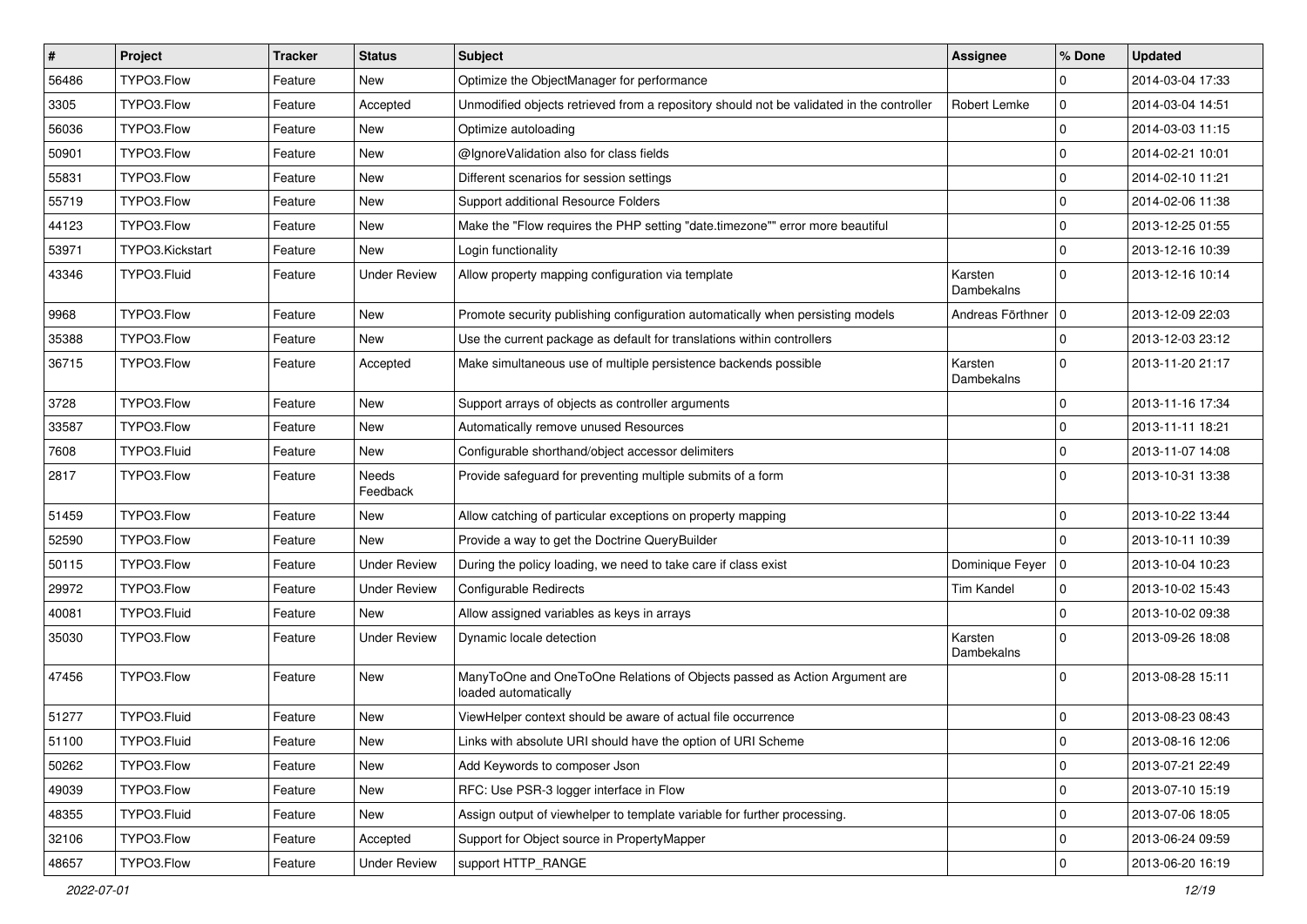| $\pmb{\#}$ | Project    | <b>Tracker</b> | <b>Status</b>       | <b>Subject</b>                                                                | Assignee                     | % Done         | <b>Updated</b>   |
|------------|------------|----------------|---------------------|-------------------------------------------------------------------------------|------------------------------|----------------|------------------|
| 49050      | TYPO3.Flow | Feature        | New                 | Allow Subqueries in QueryInterface                                            |                              | $\Omega$       | 2013-06-12 10:43 |
| 48862      | TYPO3.Flow | Feature        | New                 | Possibility to exclude package from file monitoring                           |                              | $\overline{0}$ | 2013-06-05 10:03 |
| 48409      | TYPO3.Flow | Feature        | New                 | Introduce new Annotation "Slot" for wiring signal and slots                   |                              | $\Omega$       | 2013-05-23 19:02 |
| 48167      | TYPO3.Flow | Feature        | Accepted            | Command line account and role browsing                                        | Adrian Föder                 | 0              | 2013-05-21 13:28 |
| 47951      | TYPO3.Flow | Feature        | New                 | Warn if persistence stack is not empty at the end of a get-request            |                              | $\Omega$       | 2013-05-21 13:28 |
| 47404      | TYPO3.Flow | Feature        | <b>New</b>          | Add getters and setters methods for introduced properties                     |                              | $\overline{0}$ | 2013-05-21 13:28 |
| 47339      | TYPO3.Flow | Feature        | Needs<br>Feedback   | Allow RequestHandlers to get the current Request injected                     | Alexander Berl               | $\Omega$       | 2013-05-21 13:28 |
| 47273      | TYPO3.Flow | Feature        | New                 | Support mapping properties with differing types for setter and property       |                              | 0              | 2013-05-21 13:28 |
| 47075      | TYPO3.Flow | Feature        | New                 | Make Exception more meaningful                                                |                              | $\mathbf 0$    | 2013-05-21 13:28 |
| 46910      | TYPO3.Flow | Feature        | New                 | Composer integration - PackageStates.php                                      |                              | 0              | 2013-05-21 13:28 |
| 46816      | TYPO3.Flow | Feature        | <b>New</b>          | Add xcache cache backend                                                      |                              | $\overline{0}$ | 2013-05-21 13:28 |
| 45409      | TYPO3.Flow | Feature        | New                 | Support validation of abstract nested properties                              |                              | 0              | 2013-05-21 13:28 |
| 41900      | TYPO3.Flow | Feature        | Accepted            | Check for duplicate PSR-0 autoload namespaces                                 | Christian Jul<br>Jensen      | $\mathbf 0$    | 2013-05-21 13:28 |
| 40555      | TYPO3.Flow | Feature        | Accepted            | Missing command arguments parameter in Core\Booting\Scripts::executeCommand() | Karsten<br>Dambekalns        | $\Omega$       | 2013-05-21 13:28 |
| 39910      | TYPO3.Flow | Feature        | Accepted            | Ability to query user based on roles                                          |                              | $\overline{0}$ | 2013-05-21 13:28 |
| 39253      | TYPO3.Flow | Feature        | Accepted            | Remove mirroring mode option and code                                         | Karsten<br>Dambekalns        | $\Omega$       | 2013-05-21 13:28 |
| 38065      | TYPO3.Flow | Feature        | <b>New</b>          | Implement content security for DQL queries                                    | Andreas Förthner   0         |                | 2013-05-21 13:28 |
| 37885      | TYPO3.Flow | Feature        | <b>New</b>          | Add CLI to show the object-configuration for a FLOW3 object-name              | <b>Martin Ficzel</b>         | $\mathbf 0$    | 2013-05-21 13:28 |
| 37373      | TYPO3.Flow | Feature        | <b>Under Review</b> | Make annotation overrides / "injection" via Objects.yaml possible             | <b>Marc Neuhaus</b>          | $\overline{0}$ | 2013-05-21 13:28 |
| 37372      | TYPO3.Flow | Feature        | Accepted            | Inheritance in ORM should be configured automatically                         | Karsten<br>Dambekalns        | $\Omega$       | 2013-05-21 13:28 |
| 37212      | TYPO3.Flow | Feature        | Accepted            | Edge Side Includes (ESI)                                                      | Robert Lemke                 | $\mathbf 0$    | 2013-05-21 13:28 |
| 32607      | TYPO3.Flow | Feature        | Needs<br>Feedback   | Export localized strings for JS consumption                                   | Karsten<br><b>Dambekalns</b> | $\Omega$       | 2013-05-21 13:28 |
| 30890      | TYPO3.Flow | Feature        | Accepted            | Developer Toolbar                                                             | Christian Müller             | $\mathbf 0$    | 2013-05-21 13:28 |
| 26943      | TYPO3.Flow | Feature        | Needs<br>Feedback   | Add i18n support to domain models                                             | Karsten<br>Dambekalns        | $\Omega$       | 2013-05-21 13:28 |
| 3306       | TYPO3.Flow | Feature        | Accepted            | Flush routes cache automatically on class file modifications                  | Robert Lemke                 | $\mathbf 0$    | 2013-05-06 12:34 |
| 45851      | TYPO3.Flow | Feature        | Needs<br>Feedback   | Allow referencing environment variables in Settings.yaml                      | Adrian Föder                 | $\Omega$       | 2013-04-30 14:12 |
| 38379      | TYPO3.Eel  | Feature        | New                 | Implement a Eel-ViewHelper                                                    |                              | 0              | 2013-04-08 11:03 |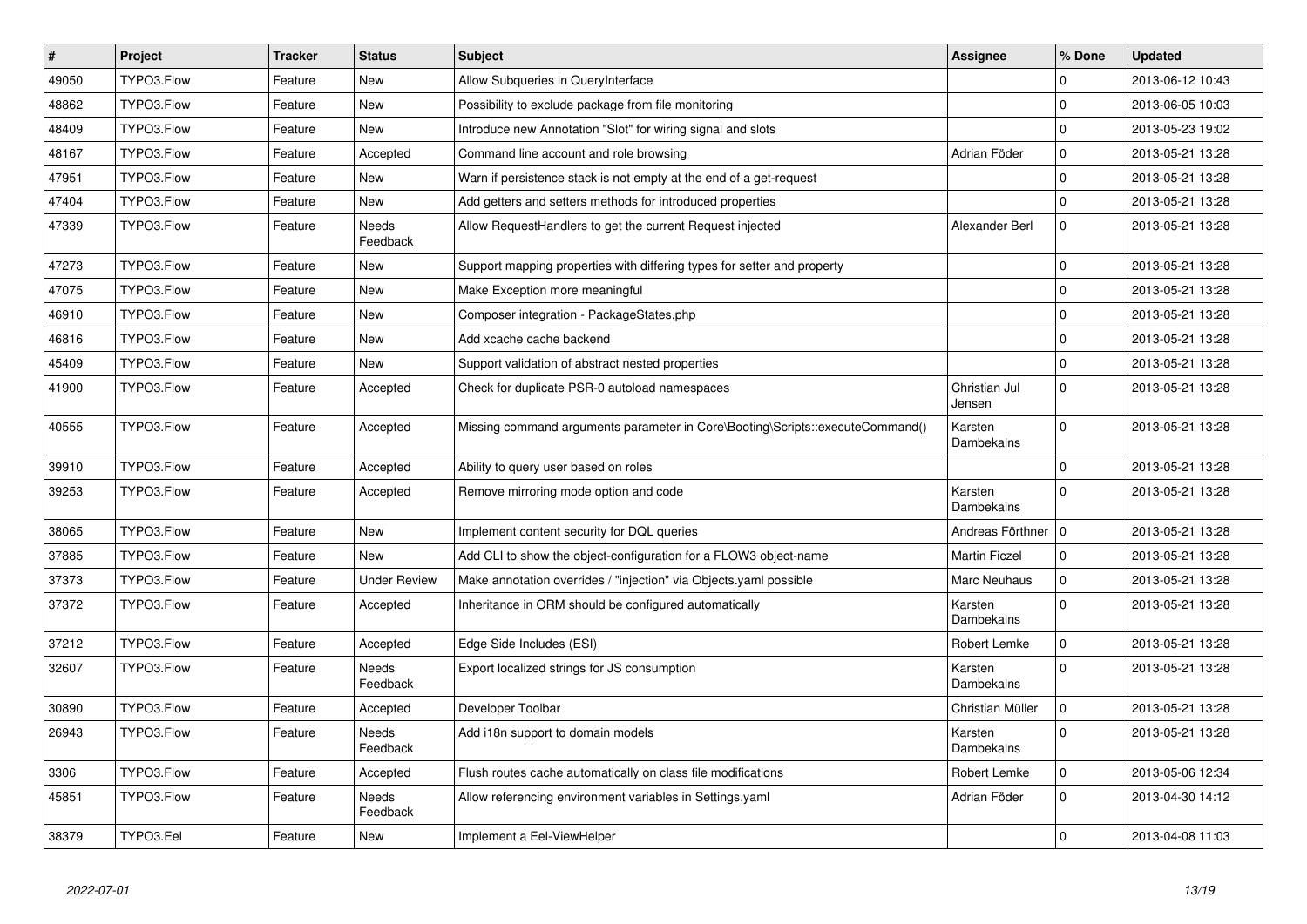| $\vert$ # | Project                                | <b>Tracker</b> | <b>Status</b>       | <b>Subject</b>                                                                     | <b>Assignee</b>       | % Done      | <b>Updated</b>   |
|-----------|----------------------------------------|----------------|---------------------|------------------------------------------------------------------------------------|-----------------------|-------------|------------------|
| 45345     | TYPO3.Fluid                            | Feature        | Needs<br>Feedback   | Easy to use comments for fluid that won't show in output                           |                       | 0           | 2013-03-26 20:40 |
| 46545     | TYPO3.Fluid                            | Feature        | New                 | Better support for arrays in options of SelectViewHelper                           |                       | $\mathbf 0$ | 2013-03-22 13:35 |
| 46371     | TYPO3.Flow                             | Feature        | New                 | Support compilation of static information in proxy classes                         | Christopher<br>Hlubek | $\mathbf 0$ | 2013-03-16 21:26 |
| 46318     | TYPO3.Flow                             | Feature        | <b>New</b>          | [caching framework] Extend cache interface to handle multiple entries              |                       | 0           | 2013-03-15 12:19 |
| 46216     | TYPO3.Flow                             | Feature        | New                 | Add wincache cache backend                                                         |                       | $\mathbf 0$ | 2013-03-12 20:55 |
| 46050     | TYPO3.Flow                             | Feature        | New                 | To decouple log file writing at Logger->logException                               |                       | $\mathbf 0$ | 2013-03-05 21:43 |
| 38222     | TYPO3.Flow                             | Feature        | <b>New</b>          | Step execution signals with concrete name                                          |                       | 0           | 2013-02-21 16:39 |
| 26765     | TYPO3.Flow                             | Feature        | Accepted            | Support class schema features for every reflected class                            | Karsten<br>Dambekalns | 0           | 2013-02-14 20:47 |
| 45100     | TYPO3.Flow                             | Feature        | <b>Under Review</b> | RequestDispatchingAspect should check if entry point can handle current request    | Christopher<br>Hlubek | 0           | 2013-02-08 15:32 |
| 45164     | <b>TYPO3 Flow Base</b><br>Distribution | Feature        | Accepted            | Define syntax for validation rules in YAML                                         | Karsten<br>Dambekalns | 0           | 2013-02-05 10:52 |
| 45153     | TYPO3.Fluid                            | Feature        | <b>New</b>          | f:be.menus.actionMenuItem - Detection of the current select option is insufficient |                       | 0           | 2013-02-04 23:17 |
| 45103     | TYPO3.Flow                             | Feature        | <b>New</b>          | Make static resource URI generation available outside of Fluid                     |                       | 0           | 2013-02-03 13:16 |
| 44738     | TYPO3.Flow                             | Feature        | <b>New</b>          | Re-Validation of argument's custom validators                                      |                       | 0           | 2013-01-23 09:19 |
| 39936     | TYPO3.Fluid                            | Feature        | New                 | registerTagAttribute should handle default values                                  |                       | 0           | 2013-01-21 23:29 |
| 30423     | TYPO3.Flow                             | Feature        | New                 | Rendering template of other action without forward                                 |                       | 0           | 2013-01-21 14:03 |
| 44563     | TYPO3.Flow                             | Feature        | <b>New</b>          | Logged in users via HTTP Basic always get re-authenticated                         |                       | $\mathbf 0$ | 2013-01-16 11:28 |
| 39088     | TYPO3.Flow                             | Feature        | New                 | Add a sgnalslot before compilation                                                 |                       | 0           | 2012-12-11 10:30 |
| 43841     | TYPO3.Flow                             | Feature        | <b>New</b>          | Add package support to validation errors                                           |                       | 0           | 2012-12-10 16:20 |
| 28399     | TYPO3.Flow                             | Feature        | Needs<br>Feedback   | Validation message and code should be configurable for bundled validators          |                       | 0           | 2012-12-10 15:52 |
| 43572     | TYPO3.Flow                             | Feature        | <b>New</b>          | Uri should support manipulation of query arguments                                 |                       | 0           | 2012-12-04 09:55 |
| 3291      | TYPO3.Fluid                            | Feature        | Needs<br>Feedback   | Cacheable viewhelpers                                                              |                       | $\Omega$    | 2012-11-29 17:00 |
| 42397     | TYPO3.Fluid                            | Feature        | <b>New</b>          | Missing viewhelper for general links                                               |                       | $\mathbf 0$ | 2012-10-25 19:20 |
| 5442      | TYPO3.Flow                             | Feature        | New                 | Destroy session / logout user on deleting an account                               | Andreas Förthner   0  |             | 2012-10-25 08:46 |
| 10472     | TYPO3.Fluid                            | Feature        | New                 | Fluid Standalone distribution                                                      |                       | $\pmb{0}$   | 2012-10-16 15:17 |
| 41420     | TYPO3.Flow                             | Feature        | New                 | Support entity versioning                                                          |                       | $\mathbf 0$ | 2012-09-27 14:11 |
| 39788     | TYPO3.Flow                             | Feature        | New                 | RFC: Repository based NotExistsValidator                                           |                       | 0           | 2012-08-14 16:14 |
| 39790     | TYPO3.Kickstart                        | Feature        | New                 | Allow forward slashes where backslashes need to be specified                       |                       | 0           | 2012-08-14 09:28 |
| 36410     | TYPO3.Fluid                            | Feature        | New                 | Allow templates to send arguments back to layout                                   |                       | $\pmb{0}$   | 2012-08-13 11:46 |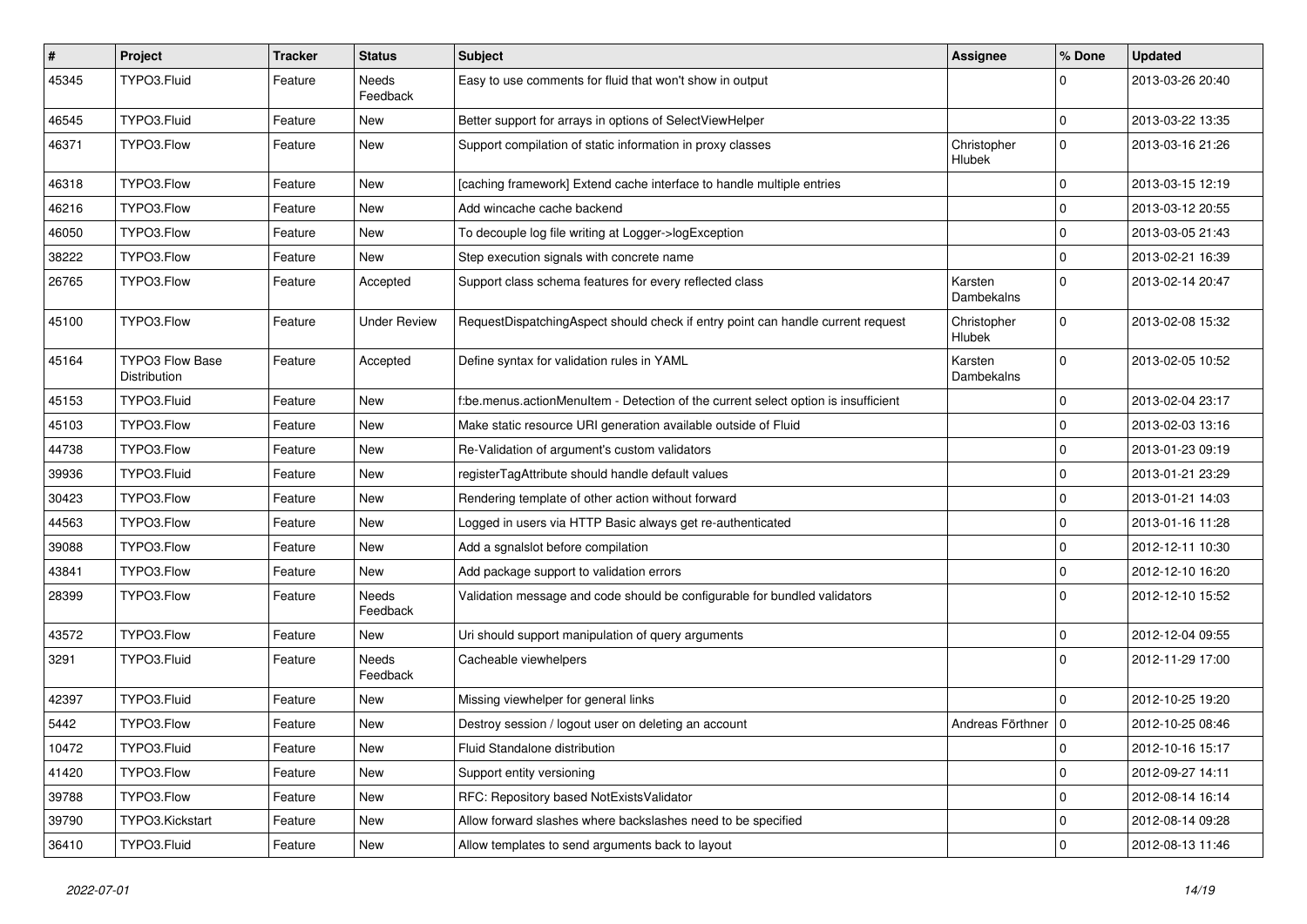| $\sharp$ | Project     | <b>Tracker</b> | <b>Status</b>     | <b>Subject</b>                                                                                | <b>Assignee</b>              | % Done      | <b>Updated</b>   |
|----------|-------------|----------------|-------------------|-----------------------------------------------------------------------------------------------|------------------------------|-------------|------------------|
| 34674    | TYPO3.Flow  | Feature        | Accepted          | NotFoundView is not injected in ActionController                                              | Robert Lemke                 | 0           | 2012-07-22 10:59 |
| 4704     | TYPO3.Fluid | Feature        | New               | Improve parsing exception messages                                                            |                              | $\mathbf 0$ | 2012-07-11 19:00 |
| 27322    | TYPO3.Flow  | Feature        | On Hold           | Add support for Appserver-in-PHP, which could result in much faster executions.               | Christopher<br>Hlubek        | $\mathbf 0$ | 2012-07-09 18:11 |
| 30555    | TYPO3.Fluid | Feature        | New               | Make TagBuilder more extensible                                                               |                              | $\mathbf 0$ | 2012-06-29 12:41 |
| 38130    | TYPO3.Fluid | Feature        | New               | Checkboxes and multiple select fields should have an assignable default value                 |                              | 0           | 2012-06-17 09:54 |
| 37846    | TYPO3.Flow  | Feature        | <b>New</b>        | Should be able to declare more than one controllerObjectName per requestPatterns              |                              | $\mathbf 0$ | 2012-06-11 11:10 |
| 26986    | TYPO3.Flow  | Feature        | Accepted          | Debug toolbar                                                                                 | Christian Müller             | $\mathbf 0$ | 2012-06-08 20:41 |
| 32985    | TYPO3.Flow  | Feature        | New               | Implement Processing Rules when merging numerically-indexed arrays                            |                              | $\mathbf 0$ | 2012-05-30 09:35 |
| 28136    | TYPO3.Flow  | Feature        | New               | HTTP Semantics for Transactions and more                                                      |                              | $\mathbf 0$ | 2012-05-21 16:15 |
| 3621     | TYPO3.Flow  | Feature        | New               | Implement dynamic firewall filter registration                                                | Andreas Förthner   0         |             | 2012-05-21 16:15 |
| 3619     | TYPO3.Flow  | Feature        | <b>New</b>        | Implement System Policy Support/System Security                                               | Andreas Förthner   0         |             | 2012-05-21 16:15 |
| 37279    | TYPO3.Flow  | Feature        | New               | <b>Request PropertyMapping</b>                                                                |                              | 0           | 2012-05-18 16:06 |
| 37095    | TYPO3.Fluid | Feature        | <b>New</b>        | It should be possible to set a different template on a Fluid TemplateView inside an<br>action | Christopher<br><b>Hlubek</b> | $\mathbf 0$ | 2012-05-11 13:54 |
| 36955    | TYPO3.Flow  | Feature        | <b>New</b>        | Add type filter to var_dump()                                                                 |                              | $\mathbf 0$ | 2012-05-08 16:39 |
| 36559    | TYPO3.Fluid | Feature        | New               | New widget progress bar                                                                       |                              | $\mathbf 0$ | 2012-04-25 15:11 |
| 36510    | TYPO3.Flow  | Feature        | <b>New</b>        | Firewall Redirect?                                                                            |                              | $\mathbf 0$ | 2012-04-24 12:57 |
| 36509    | TYPO3.Flow  | Feature        | <b>New</b>        | redirectToUri to an uri with acl forces a 403 because of missing csrf token.                  |                              | $\mathbf 0$ | 2012-04-24 12:44 |
| 35783    | TYPO3.Flow  | Feature        | <b>New</b>        | Lifecycle method after property mapping                                                       |                              | $\mathbf 0$ | 2012-04-08 21:01 |
| 35781    | TYPO3.Flow  | Feature        | New               | Model validation                                                                              |                              | $\mathbf 0$ | 2012-04-08 17:06 |
| 9861     | TYPO3.Flow  | Feature        | Needs<br>Feedback | Leave logging up and running as long as possible                                              |                              | $\Omega$    | 2012-03-15 10:53 |
| 29258    | TYPO3.Flow  | Feature        | Needs<br>Feedback | Provide a way to override classes by environment                                              |                              | $\Omega$    | 2012-03-14 19:29 |
| 31484    | TYPO3.Flow  | Feature        | Needs<br>Feedback | possibility to modify inner workings of proxy class builder                                   |                              | $\mathbf 0$ | 2012-03-14 18:10 |
| 28074    | TYPO3.Flow  | Feature        | Needs<br>Feedback | Provide a shell script that installs Phoenix or FLOW3 from git                                | Markus Bucher                | $\mathbf 0$ | 2012-03-14 14:49 |
| 34816    | TYPO3.Flow  | Feature        | <b>New</b>        | Long text encryption                                                                          |                              | $\mathbf 0$ | 2012-03-14 08:33 |
| 8989     | TYPO3.Fluid | Feature        | Needs<br>Feedback | Search path for fluid template files                                                          |                              | $\mathbf 0$ | 2012-03-12 18:10 |
| 33049    | TYPO3.Flow  | Feature        | New               | Allow configuration of context without environment variable (needed for IIS)                  |                              | 0           | 2012-03-07 20:51 |
| 34133    | TYPO3.Flow  | Feature        | New               | RFC: Handle Semicolons in Path part of URIs as Scoped Path Parameters                         |                              | 0           | 2012-02-21 15:17 |
| 33710    | TYPO3.Flow  | Feature        | New               | Configuration based on Domain                                                                 |                              | 0           | 2012-02-06 16:08 |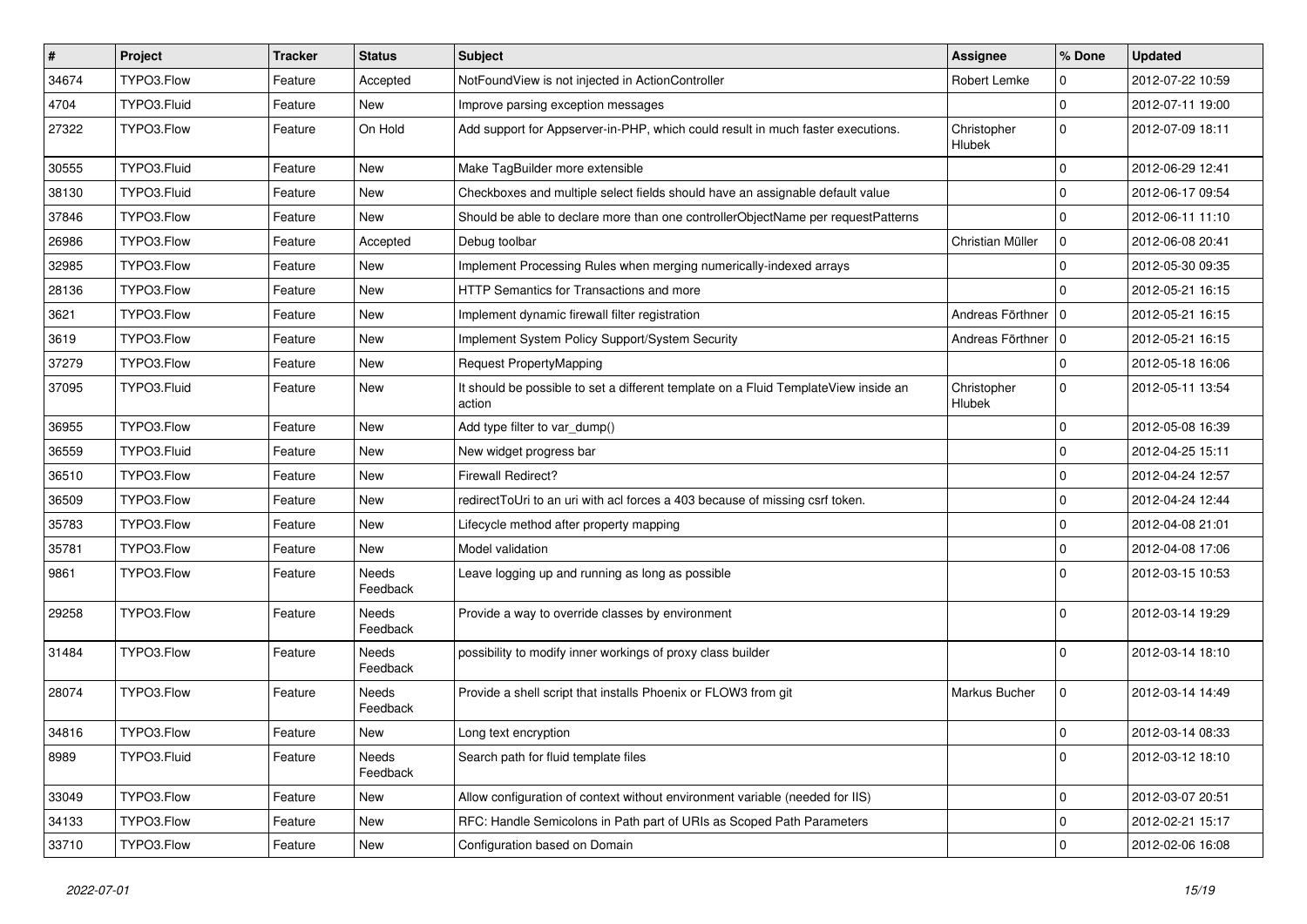| $\sharp$ | <b>Project</b>                         | <b>Tracker</b> | <b>Status</b>     | <b>Subject</b>                                                                                             | <b>Assignee</b>      | % Done         | <b>Updated</b>   |
|----------|----------------------------------------|----------------|-------------------|------------------------------------------------------------------------------------------------------------|----------------------|----------------|------------------|
| 33018    | TYPO3.Flow                             | Feature        | New               | Translator should support override of labels from other packages                                           |                      | $\mathbf 0$    | 2012-01-06 13:05 |
| 9313     | TYPO3.Flow                             | Feature        | New               | Support for currencies                                                                                     |                      | $\mathbf 0$    | 2011-12-15 17:44 |
| 8464     | TYPO3.Flow                             | Feature        | New               | Write settings using the ConfigurationManager                                                              |                      | $\mathbf 0$    | 2011-12-15 17:06 |
| 32294    | TYPO3.Flow                             | Feature        | New               | Lazy initialization of loggers                                                                             |                      | $\mathbf 0$    | 2011-12-05 10:29 |
| 31955    | TYPO3.Fluid                            | Feature        | <b>New</b>        | f:uri.widget                                                                                               |                      | $\mathbf 0$    | 2011-11-22 12:27 |
| 6712     | TYPO3.Flow                             | Feature        | Accepted          | Implement mixin support                                                                                    | Robert Lemke         | 0              | 2011-11-08 00:18 |
| 31262    | TYPO3.Flow                             | Feature        | New               | Named arguments in Objects.yaml for constructor arguments                                                  |                      | $\mathbf 0$    | 2011-10-25 10:26 |
| 31261    | TYPO3.Flow                             | Feature        | New               | Virtual objects - generate proxy classes for interfaces                                                    |                      | $\mathbf 0$    | 2011-10-25 10:23 |
| 30418    | TYPO3.Flow                             | Feature        | New               | Package bootstrapping following dependencies                                                               |                      | $\mathbf 0$    | 2011-10-21 13:38 |
| 1785     | TYPO3.Flow                             | Feature        | New               | Automatic garbage collection for expired cache entries                                                     |                      | $\mathbf 0$    | 2011-10-20 01:43 |
| 890      | TYPO3.Flow                             | Feature        | New               | Add priority for advice chains                                                                             | Robert Lemke         | 0              | 2011-10-20 01:43 |
| 3580     | TYPO3.Flow                             | Feature        | New               | Create an administration panel for the FLOW3 Development context                                           |                      | $\mathbf 0$    | 2011-10-13 15:21 |
| 9537     | TYPO3.Flow                             | Feature        | New               | Query criterions should be able to compare whole objects                                                   |                      | $\mathbf 0$    | 2011-10-04 18:42 |
| 30428    | TYPO3.Flow                             | Feature        | New               | Cloning of request arguments                                                                               |                      | $\mathbf 0$    | 2011-09-29 13:26 |
| 30258    | TYPO3.Flow                             | Feature        | <b>New</b>        | Support optional package dependencies                                                                      |                      | $\mathbf 0$    | 2011-09-24 18:34 |
| 29794    | TYPO3.Kickstart                        | Feature        | New               | Initialize collections in generated models                                                                 |                      | $\mathbf 0$    | 2011-09-14 23:23 |
| 29476    | TYPO3.Flow                             | Feature        | New               | Provider rendering time and query count for request                                                        |                      | $\Omega$       | 2011-09-05 09:22 |
| 29387    | TYPO3.Flow                             | Feature        | Needs<br>Feedback | A token with wrong credentials should throw an exception                                                   | Andreas Förthner   0 |                | 2011-08-31 15:32 |
| 26767    | TYPO3.Flow                             | Feature        | New               | Reflection method to get a method return type and documentation                                            |                      | $\mathbf 0$    | 2011-08-29 21:45 |
| 28964    | <b>TYPO3 Flow Base</b><br>Distribution | Feature        | New               | Integrate Behat tool for BDD                                                                               |                      | $\Omega$       | 2011-08-13 16:03 |
| 28231    | TYPO3.Flow                             | Feature        | <b>New</b>        | Allow output to STDERR for CLI Response                                                                    |                      | $\mathbf 0$    | 2011-07-15 13:32 |
| 9514     | TYPO3.Fluid                            | Feature        | New               | Support explicit Array Arguments for ViewHelpers                                                           |                      | $\mathbf 0$    | 2011-05-06 11:03 |
| 6602     | TYPO3.Flow                             | Feature        | New               | Implement after invocation handling                                                                        | Andreas Förthner     | $\overline{0}$ | 2011-01-07 11:15 |
| 8981     | TYPO3.Flow                             | Feature        | New               | Security/Performance: Provide Webserver Configuration file for common webservers -<br>do not use .htaccess |                      | $\Omega$       | 2010-10-20 11:39 |
| 8463     | TYPO3.Flow                             | Feature        | New               | Check security policy for objects reconstituted in the session scope                                       |                      | $\mathbf 0$    | 2010-10-20 11:39 |
| 8462     | TYPO3.Flow                             | Feature        | New               | Check subobjects in query rewriting                                                                        |                      | $\Omega$       | 2010-10-20 11:39 |
| 6603     | TYPO3.Flow                             | Feature        | New               | Provide a policy management API                                                                            | Andreas Förthner   0 |                | 2010-10-20 11:39 |
| 6178     | TYPO3.Flow                             | Feature        | New               | Implement FileType and FileSize validators                                                                 |                      | 0              | 2010-10-20 11:39 |
| 5774     | TYPO3.Flow                             | Feature        | New               | Package Manager should clear all cache entries tagged with %PACKAGE%                                       |                      | $\mathbf 0$    | 2010-10-20 11:39 |
| 3588     | TYPO3.Flow                             | Feature        | Accepted          | Support value objects in the Object Factory                                                                | Robert Lemke         | $\mathbf 0$    | 2010-10-20 11:39 |
| 3587     | TYPO3.Flow                             | Feature        | New               | Enforce validation rules for value objects already in constructor                                          |                      | $\mathbf 0$    | 2010-10-20 11:39 |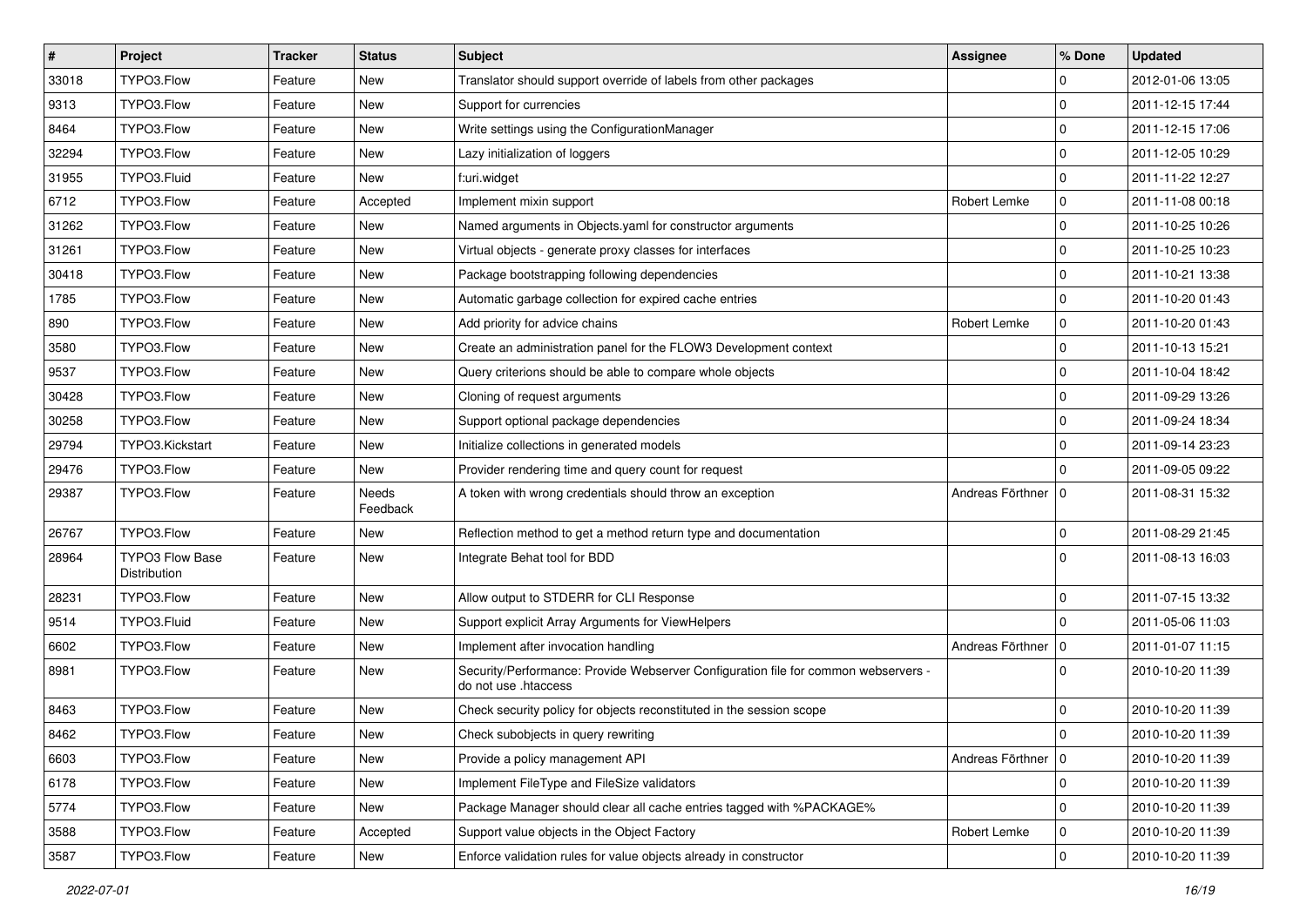| #     | Project                                | <b>Tracker</b>   | <b>Status</b>            | Subject                                                                                               | Assignee                     | % Done      | <b>Updated</b>   |
|-------|----------------------------------------|------------------|--------------------------|-------------------------------------------------------------------------------------------------------|------------------------------|-------------|------------------|
| 3312  | TYPO3.Flow                             | Feature          | <b>Needs</b><br>Feedback | Allow for easy logging by annotations                                                                 | Robert Lemke                 | $\mathbf 0$ | 2010-10-20 11:39 |
| 1856  | TYPO3.Flow                             | Feature          | New                      | The Package Manager checks dependencies between packages on each activation /<br>deactivation         | Christopher<br><b>Hlubek</b> | $\Omega$    | 2010-10-20 11:39 |
| 62292 | TYPO3.Flow                             | Major<br>Feature | <b>New</b>               | Support for entity translation                                                                        |                              | $\mathbf 0$ | 2014-10-17 03:18 |
| 58184 | TYPO3.Flow                             | Major<br>Feature | <b>New</b>               | HTTP request argument building for different use cases                                                |                              | $\Omega$    | 2014-04-25 11:30 |
| 56602 | TYPO3.Flow                             | Major<br>Feature | <b>New</b>               | Handling Of Multi Identity Entities                                                                   |                              | $\Omega$    | 2014-04-09 13:10 |
| 33258 | TYPO3.Flow                             | Major<br>Feature | Accepted                 | Implement support for Assetic                                                                         |                              | $\Omega$    | 2014-02-24 08:05 |
| 3585  | TYPO3.Flow                             | Major<br>Feature | <b>New</b>               | Implement support for value objects                                                                   |                              | $\Omega$    | 2013-02-20 14:45 |
| 61043 | TYPO3.Flow                             | Task             | <b>New</b>               | Rename ClassSchema to ModelSchema                                                                     |                              | $\mathbf 0$ | 2014-08-18 23:20 |
| 8923  | TYPO3.Flow                             | Task             | <b>Under Review</b>      | Provide a Nginx Server Configuration for FLOW3                                                        | Christian Müller             | $\mathbf 0$ | 2014-06-19 16:34 |
| 58408 | TYPO3.Flow                             | Task             | New                      | Disable manualy persisting                                                                            |                              | $\mathbf 0$ | 2014-05-02 10:58 |
| 55957 | TYPO3.Flow                             | Task             | New                      | RFC: Optimize AOP proxies                                                                             |                              | $\mathbf 0$ | 2014-02-28 14:44 |
| 56237 | TYPO3.Fluid                            | Task             | New                      | in-line (Condition) ViewHelpers should not evaluate on parsing                                        |                              | $\mathbf 0$ | 2014-02-24 13:47 |
| 54195 | TYPO3.Fluid                            | Task             | <b>New</b>               | Rename and move FormViewHelper's errorClass value, currently 'f3-form-error'                          | Adrian Föder                 | $\mathbf 0$ | 2014-02-15 12:19 |
| 55958 | TYPO3.Flow                             | Task             | <b>New</b>               | RFC: Use PHP 5.4 closure features for direct ObjectAccess                                             |                              | $\mathbf 0$ | 2014-02-13 14:30 |
| 49025 | TYPO3.Flow                             | Task             | <b>Under Review</b>      | Dynamic locale detection / determination                                                              | Adrian Föder                 | $\mathbf 0$ | 2013-12-28 10:48 |
| 54373 | <b>TYPO3 Flow Base</b><br>Distribution | Task             | New                      | Rename Arrays::removeEmptyElementsRecursively to removeNullElementsRecursively                        |                              | $\Omega$    | 2013-12-13 09:35 |
| 44314 | TYPO3.Flow                             | Task             | Accepted                 | slightly file permissions for /Configuration/* and /Data/Persistent/EncryptionKey                     | Karsten<br>Dambekalns        | $\Omega$    | 2013-11-25 14:21 |
| 5636  | TYPO3.Fluid                            | Task             | <b>Under Review</b>      | Form_RadioViewHelper and CheckBoxViewHelper miss check for existing object before<br>it is accessed.  |                              | $\Omega$    | 2013-11-22 17:14 |
| 52280 | TYPO3.Flow                             | Task             | <b>Under Review</b>      | Throw Exception if there is an array in PSR-0 autoload                                                |                              | $\mathbf 0$ | 2013-10-05 11:30 |
| 46823 | TYPO3.Flow                             | Task             | Accepted                 | Detect APC and APCu correctly                                                                         |                              | $\mathbf 0$ | 2013-09-18 09:28 |
| 51530 | TYPO3.Flow                             | Task             | New                      | Improve speed of Files::readDirectoryRecursively using RecursiveDirectoryIterator?                    |                              | $\mathbf 0$ | 2013-08-29 19:49 |
| 51286 | TYPO3.Flow                             | Task             | New                      | Custom error views should introduce a controller context somehow                                      |                              | 0           | 2013-08-23 11:24 |
| 33069 | TYPO3.Flow                             | Task             | New                      | Make command output sparse, implement generic verbose switch                                          |                              | $\mathbf 0$ | 2013-08-19 14:33 |
| 35709 | TYPO3.Flow                             | Task             | <b>New</b>               | Implement global Command aliases                                                                      |                              | $\mathbf 0$ | 2013-08-19 14:33 |
| 50382 | TYPO3.Flow                             | Task             | New                      | Impossible to use arguments in CLI that are added by overriding<br>initializeCommandMethodArguments() |                              | $\mathbf 0$ | 2013-08-19 14:32 |
| 47859 | TYPO3.Flow                             | Task             | Accepted                 | Logging: Do not log all decisions in \TYPO3\Flow\Security\Aspect\LoggingAspect                        | Robert Lemke                 | $\mathbf 0$ | 2013-08-14 16:10 |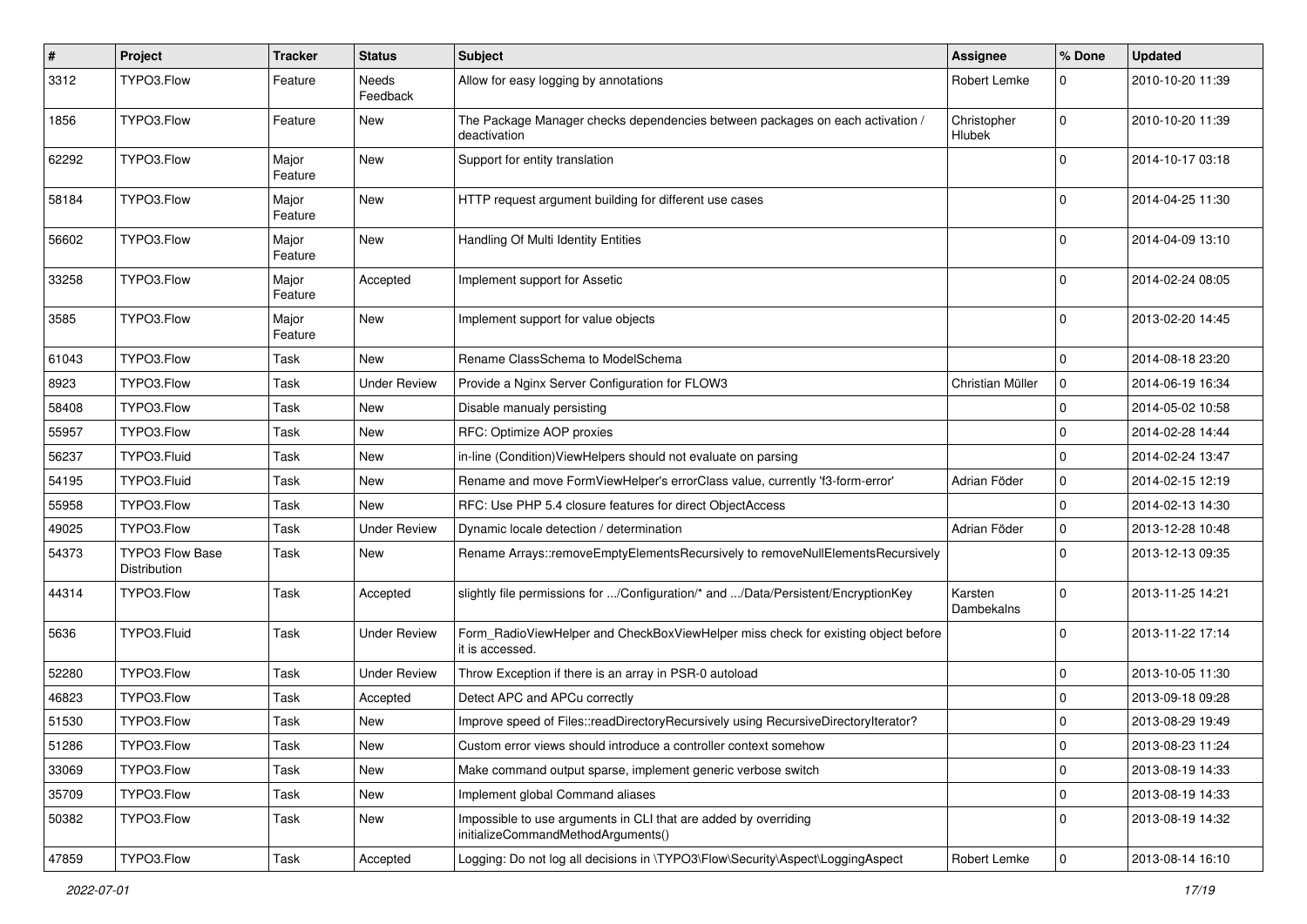| $\vert$ # | Project                                | <b>Tracker</b> | <b>Status</b>            | <b>Subject</b>                                                                                                       | <b>Assignee</b>        | % Done      | <b>Updated</b>   |
|-----------|----------------------------------------|----------------|--------------------------|----------------------------------------------------------------------------------------------------------------------|------------------------|-------------|------------------|
| 46425     | TYPO3.Flow                             | Task           | <b>Under Review</b>      | DI proxy classes use raw reflection instead of RelfectionService                                                     | Christian Müller       | 0           | 2013-08-14 15:35 |
| 42465     | TYPO3.Flow                             | Task           | <b>New</b>               | Document i18n settings                                                                                               |                        | $\Omega$    | 2013-08-14 15:35 |
| 40854     | TYPO3.Flow                             | Task           | New                      | Update security documentation (authentication in 1.2)                                                                |                        | $\Omega$    | 2013-08-14 15:35 |
| 49806     | TYPO3.Flow                             | Task           | Accepted                 | Date formatting should care about the time zone                                                                      | Adrian Föder           | $\mathbf 0$ | 2013-07-09 10:16 |
| 41807     | TYPO3.Flow                             | Task           | <b>Under Review</b>      | Initialize the eventmanager in the EntityManagerInterface                                                            |                        | $\mathbf 0$ | 2013-05-21 13:28 |
| 44396     | TYPO3.Flow                             | Task           | Accepted                 | Move Doctrine ORM integration onto own namespace                                                                     | Karsten<br>Dambekalns  | $\Omega$    | 2013-05-21 13:28 |
| 44375     | TYPO3.Flow                             | Task           | Accepted                 | Make all persistence reads go through repositories                                                                   | Karsten<br>Dambekalns  | $\Omega$    | 2013-05-21 13:28 |
| 48296     | TYPO3.Flow                             | Task           | <b>Needs</b><br>Feedback | Missing method in ExceptionHandlerInterface                                                                          |                        | $\Omega$    | 2013-05-21 11:39 |
| 47669     | TYPO3.Fluid                            | Task           | <b>New</b>               | FormViewHelper does not define the default request method                                                            |                        | $\Omega$    | 2013-04-28 16:39 |
| 47423     | TYPO3 Flow Base<br>Distribution        | Task           | <b>Under Review</b>      | Decouple TYPO3. Party from Flow                                                                                      | Christian Müller       | $\Omega$    | 2013-04-22 09:34 |
| 45253     | TYPO3.Flow                             | Task           | Accepted                 | Throw exception in PointcutMethodNameFilter if given method's argument does not<br>match the actual method signature | Christian Müller       | $\Omega$    | 2013-03-07 16:33 |
| 46091     | TYPO3.Fluid                            | Task           | Needs<br>Feedback        | Show source file name and position on exceptions during parsing                                                      |                        | $\Omega$    | 2013-03-07 11:26 |
| 46011     | TYPO3.Flow                             | Task           | <b>New</b>               | Validate annotation with missing type should throw useful error                                                      |                        | $\mathbf 0$ | 2013-03-04 12:42 |
| 46009     | TYPO3.Flow                             | Task           | <b>New</b>               | Improve error message for missing class in Flow annotation driver                                                    |                        | $\Omega$    | 2013-03-04 12:25 |
| 45394     | TYPO3.Fluid                            | Task           | <b>New</b>               | Forwardport Unit test for standalone view                                                                            |                        | $\Omega$    | 2013-02-11 22:39 |
| 44712     | TYPO3.Flow                             | Task           | Accepted                 | Decouple Argument-Building in the HTTP-Request-Constructor                                                           |                        | $\Omega$    | 2013-01-23 11:19 |
| 44542     | TYPO3.Flow                             | Task           | New                      | Mention the risk of requestPatterns regarding foreign package's SecurityContext usage                                | Adrian Föder           | $\mathbf 0$ | 2013-01-17 18:39 |
| 43930     | TYPO3.Flow                             | Task           | Needs<br>Feedback        | Remove canRender() completely?!                                                                                      | Sebastian<br>Kurfuerst | $\Omega$    | 2012-12-18 15:09 |
| 44078     | TYPO3 Flow Base<br><b>Distribution</b> | Task           | New                      | Probably false behavior in symlinked environment                                                                     |                        | $\Omega$    | 2012-12-18 13:17 |
| 43993     | TYPO3.Flow                             | Task           | <b>New</b>               | Warn when no migrations are found at all during doctrine: migrate                                                    |                        | $\Omega$    | 2012-12-14 09:30 |
| 42550     | TYPO3.Flow                             | Task           | <b>Under Review</b>      | Add top-level .htaccess to block everything but Web                                                                  | Karsten<br>Dambekalns  | $\Omega$    | 2012-12-11 22:43 |
| 43071     | TYPO3.Fluid                            | Task           | <b>New</b>               | Remove TOKENS for adding fallback teplates in B                                                                      |                        | $\Omega$    | 2012-11-18 14:22 |
| 43072     | TYPO3.Fluid                            | Task           | New                      | Remove TOKENS for adding templates fallback in Backporter                                                            |                        | $\mathbf 0$ | 2012-11-18 14:20 |
| 41414     | TYPO3.Flow                             | Task           | Needs<br>Feedback        | Check packageKey naming / file structure below Packages/Vendor                                                       |                        | $\mathbf 0$ | 2012-11-07 11:39 |
| 42743     | TYPO3.Fluid                            | Task           | New                      | Remove inline style for hidden form fields                                                                           |                        | $\mathbf 0$ | 2012-11-06 23:09 |
| 42240     | TYPO3.Eel                              | Task           | New                      | Make Eel usable outside of TYPO3 Flow                                                                                |                        | $\mathbf 0$ | 2012-10-21 12:32 |